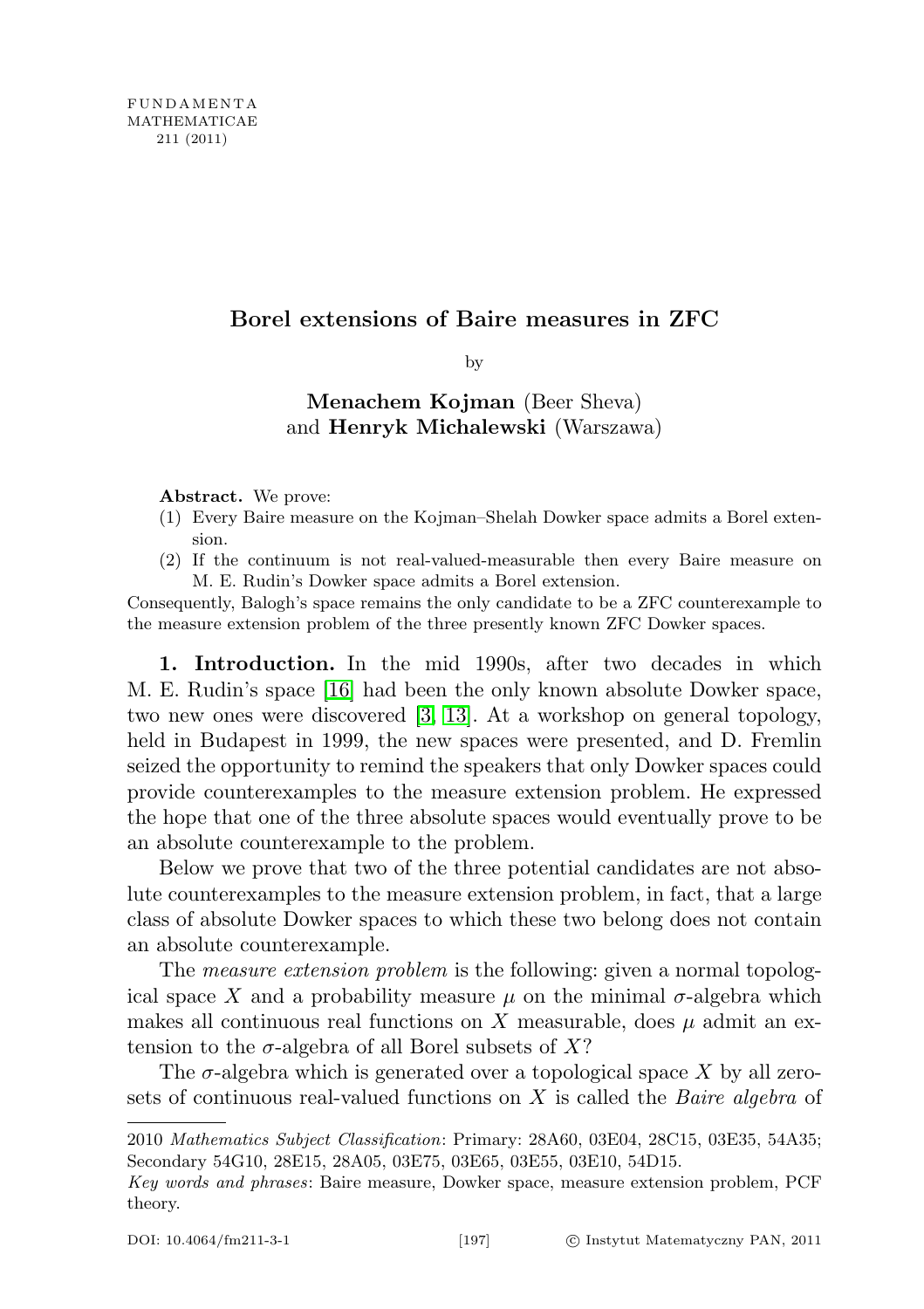X and is denoted  $Ba(X)$ . A probability measure on  $Ba(X)$  for a normal space  $X$  is called a *Baire measure*. All Baire measures are *regular*, that is, the measure of a set is the supremum of the measures of its measurable closed subsets [\[8,](#page-25-1) 412D].

In most normal spaces the measure extension problem is solved posi-tively by Mařík's extension theorem [\[14\]](#page-26-2): if a normal topological space X is countably paracompact then every Baire measure on X admits a unique regular Borel extension. Martha<sup>'s</sup> theorem, then, restricts the measure extension problem to normal spaces which are not countably paracompact. By Dowker's theorem  $[6]$ , these are exactly the normal spaces X for which  $X \times [0, 1]$  is not normal. Such spaces are called *Dowker spaces*. Whether Dowker spaces existed or not had been an open problem for quite some time (see [\[17\]](#page-26-3) for the history of the subject, which began with Borsuk's work on homotopy theory).

The existence of Dowker spaces has been established on the basis of various additional (independent) axioms to the standard Zermelo–Fraenkel with Choice axiom system, ZFC (see [\[17,](#page-26-3) [23\]](#page-26-4)), mostly axioms in the direction of Gödel's constructibility axiom  $V = L$ . In 1970 also an absolute Dowker space was constructed, that is, proved to exist in ZFC. Three absolute Dowker spaces are known presently [\[16,](#page-26-0) [3,](#page-25-0) [13\]](#page-26-1). Prior to this paper, the measure extension problem has not been decided in any one of them.

It is customary to call a normal space in which every Baire measure admits an inner regular Borel extension a Mařík space (see [\[24\]](#page-26-5)). Mařík's theorem says, then, that every normal non-Martik space is Dowker. Ohta and Tamano [\[15\]](#page-26-6) call a normal space X quasi-Mar $\tilde{\alpha}$  if every Baire measure on  $X$  admits *some* Borel extension. In this terminology, a counterexample to the measure extension problem is a non-quasi-Mar<sup>\*</sup>ik Dowker space.

The existence of Dowker spaces with the following prescribed measure extendibility properties has been raised in the literature. Wheeler [\[24\]](#page-26-5) asks if there are Dowker spaces that are Martik. Ohta and Tamano [\[15\]](#page-26-6) ask if quasi-Mařík non-Mařík Dowker spaces exist. And Fremlin [\[8\]](#page-25-1) asks for a non-Mařík Dowker space (that is, for a counterexample to the measure extension problem).

Each of these three questions has been provided with a consistent posi-tive answer. Fremlin [\[8\]](#page-25-1) constructs a non-quasi-Mar̆ik Dowker space of cardinality  $\aleph_1$  from the axiom  $\clubsuit(\aleph_1)$ , and thus establishes the consistency of a counterexample to the measure extension problem. Aldaz [\[2\]](#page-25-3) uses the same axiom to establish the consistent existence of a quasi-Mar̃ik non-Mar̃ik Dowker space. He also proves, using a construction of M. G. Bell [\[4\]](#page-25-4), that under Martin's Axiom, or even under the weaker axiom  $P(\mathfrak{c})$ , there exists a Mařík Dowker space (thus showing that it is impossible to prove that all Dowker spaces are non-Mařík).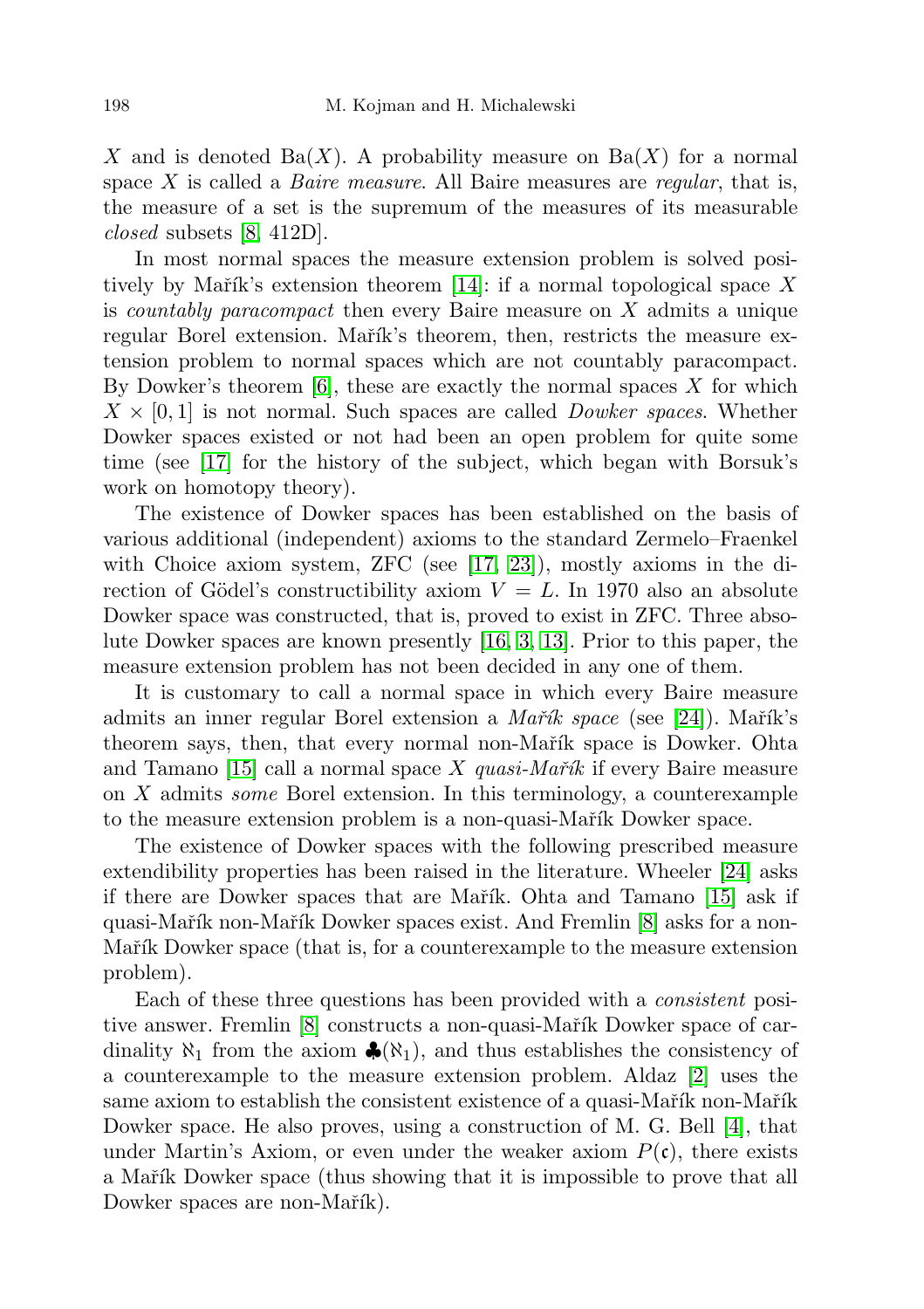No absolute positive answers were known to any of these questions. The following is a list of all presently known ZFC Dowker spaces:

- (1) M. E. Rudin's space  $X^R$  [\[16\]](#page-26-0), whose cardinality is  $(\aleph_\omega)^{\aleph_0}$ ;
- (2) Balogh's space [\[3\]](#page-25-0), whose cardinality is  $2^{\aleph_0}$ ;
- (3) Kojman and Shelah's space [\[13\]](#page-26-1), whose cardinality is  $\aleph_{\omega+1}$ .

P. Simon [\[20\]](#page-26-7) proved that space  $(1)$  was not Mart $\hat{\textbf{r}}$  shortly after its discovery. Quasi-Maříkness prior to this paper has not been decided in any of the three spaces (in no extension of ZFC).

1.1. The results. We introduce an infinite class of normal spaces, the class of Rudin spaces. Spaces (1) and (3) belong to this class. We prove in ZFC that every Rudin space is a non-Martik Dowker space and:

- (A) Space (3) and any other space of cardinality  $\aleph_{\omega+1}$  in this class are quasi-Mařík.
- (B) If the class of Rudin spaces contains a non-quasi-Mar<sup>nc</sup> member then the continuum is real-valued-measurable.

By  $(A)$ , space  $(3)$  is an absolute quasi-Marth non-Marth space; this provides a positive ZFC solution to Ohta and Tamano's question. Being quasi-Ma $\check{\text{r}}$ îk, space  $(3)$  is not an absolute counterexample to the measure extension problem.

By (B), also space (1) is not an absolute counterexample to the measure extension problem. It is impossible to prove in ZFC that the continuum is real-valued-measurable (unless ZFC is inconsistent). Therefore (B) implies that an absolute counterexample to the measure extension problem does not exist in the class of Rudin spaces. In particular, Rudin's space (1) is not such an example.

Furthermore, it follows from (B) and Solovay's theorem [\[22\]](#page-26-8) that the consistency strength of the existence of a non-quasi-Mart Rudin space is that of a measurable cardinal. This means that if the statement "there exists a non-quasi-Mařík Rudin space" is consistent with ZFC, then this formal consistency will have to be established from the assumption that the theory  $ZFC +$  "there exists a measurable cardinal" is consistent. This is a much stronger assumption than the assumption that ZFC is consistent.

Balogh's space (2) remains now the only known candidate to be a ZFC counterexample to the measure extension problem.

1.2. The method. The main tool we use is some further development of Shelah's PCF theory, which is then employed to analyze Baire measures on Rudin spaces. Nonextendible Baire measures are shown to necessarily come from a real-valued measure on the cardinality of the space. In Subsection [2.4](#page-11-0) we indicate how to construct with PCF theory Rudin spaces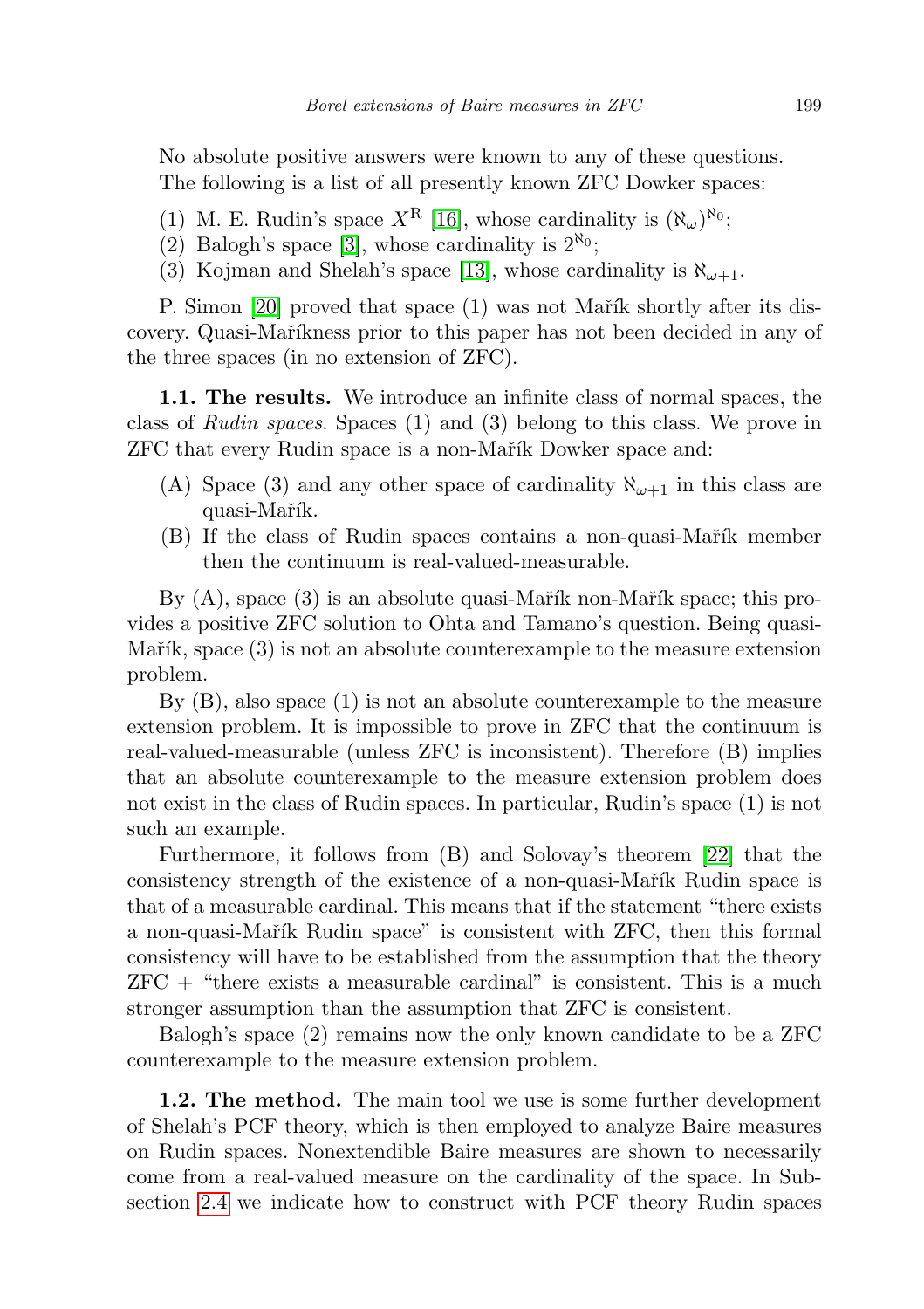whose cardinality is absolutely not real-valued-measurable. In these constructions no infinite products may be used: an infinite product of sets, each with at least two members, has cardinality which is greater than or equal to the continuum, which, by Solovay's work, can be real-valuedmeasurable.

1.3. Organization of the paper. In Section [2](#page-3-0) we introduce the class of Rudin spaces and develop their PCF-theoretic properties. Then we prove that every Rudin space is Dowker and indicate how to prove that every Rudin space contains a (closed) Rudin subspace of cardinality  $\aleph_{\omega+1}$ . In Section [3](#page-16-0) we prove that cofinal Baire measures on Rudin spaces do not admit regular Borel extensions, but always admit some Borel extensions, and prove the main Baire-measure decomposition theorem: if the cardinality of a Rudin space  $X$  is not real-valued-measurable then every Baire measure on X is a countable sum of measures concentrated on singletons and of cofinal Baire measures supported on pairwise disjoint Rudin subspaces. This suffices to prove that every Rudin space of non-real-valued-measurable cardinality is quasi-Martík. We conclude with some open problems in Section [4.](#page-23-0) The PCF results contained in the Appendix are needed only in Section [2.4.](#page-11-0)

<span id="page-3-0"></span>2. Rudin spaces. We define Rudin spaces and develop their properties.

By ON we denote the class of ordinal numbers. The ordinal  $\omega$  is the set of natural numbers. For an ordinal  $\alpha$ , cf  $\alpha$  is the cofinality of  $\alpha$ . By ON<sup> $\omega$ </sup> we denote the class of all functions from  $\omega$  to ON. For  $f, g \in \text{ON}^{\omega}$  we write  $f \leq g$  if  $f(n) \leq g(n)$  for all  $n \in \omega$ .

Let

$$
P = \prod_{n \in \omega} (\omega_{n+2} + 1) = \{ f : f \in \text{ON}^{\omega} \text{ and } (\forall n) [f(n) \le \omega_{n+2}] \}.
$$

Let

$$
T = \{ f : f \in P \text{ and } (\forall n) [\text{cf } f(n) > \aleph_0] \}.
$$

Finally,

$$
X^{\mathcal{R}} = \{ f \in T : (\exists l)(\forall n)[\text{cf } f(n) < \aleph_l] \}.
$$

 $X^{\text{R}}$  is the underlying set of Rudin's space (1). The topology on  $X^{\text{R}}$  is defined in [2.10](#page-7-0) below.

2.1. m-clubs and m-stationarity in  $X^g$  for  $g \in T \setminus X^{\mathbb{R}}$ . The topological properties of Rudin spaces follow from the PCF-theoretic properties of  $(X^{\mathcal{R}}, \leq)$ . We establish the latter in this section.

The presentation is self-contained and no familiarity with PCF theory is needed to read it.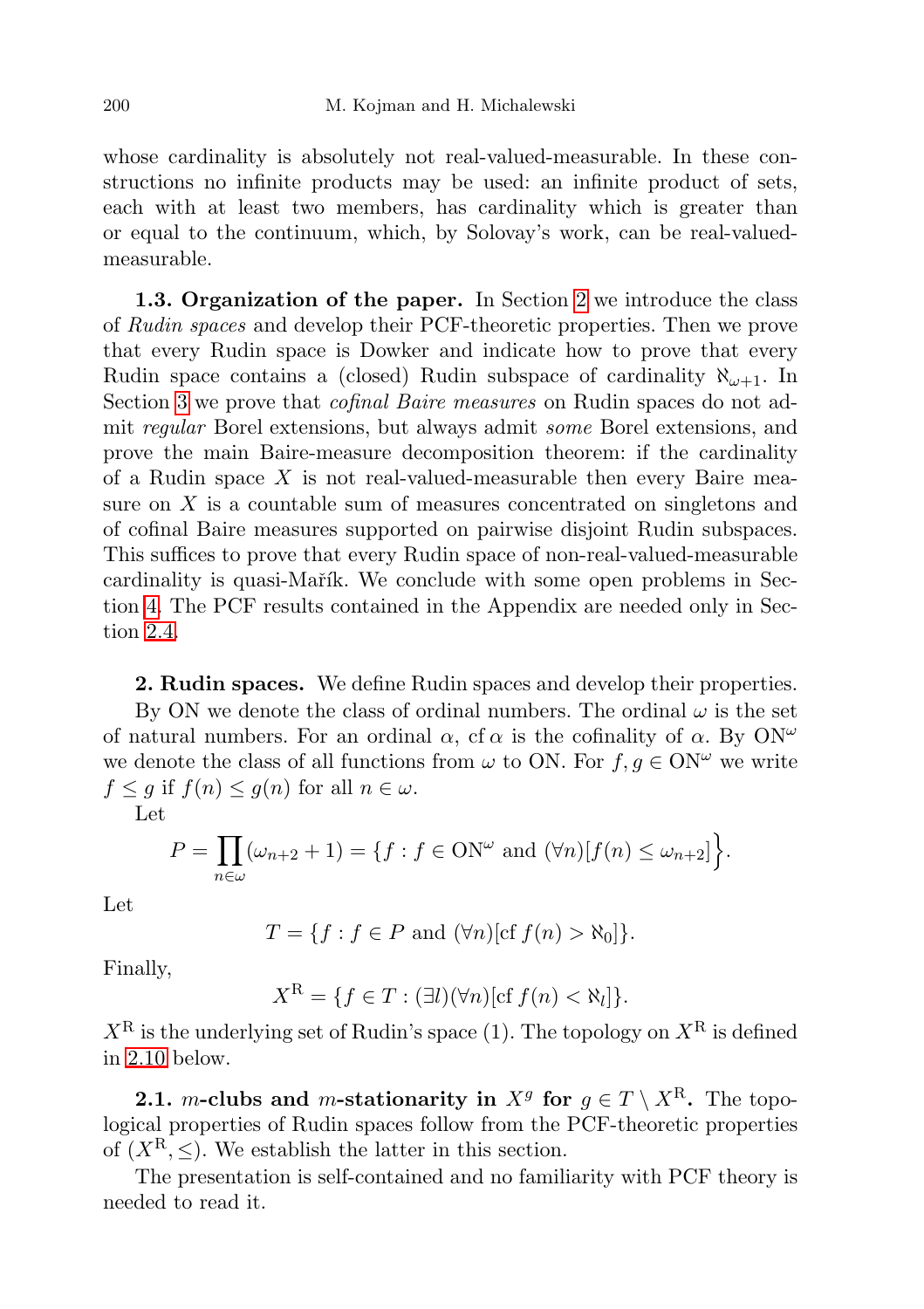DEFINITION 2.1. Suppose that  $q \in T$ .

(1) For each  $m \in \omega$  let

$$
C_m^g = \{ n : cf g(n) = \aleph_m \}.
$$

Let

$$
C_{\leq m}^g = \bigcup_{m' \leq m} C_{m'}^g \quad \text{and} \quad C_{\geq m}^g = \bigcup_{m' > m} C_{m'}^g.
$$

(2) Let

$$
X^g := \{ f \in X^\mathbf{R} : f \le g \}.
$$

If  $g \in X^{\mathcal{R}}$ , then by the definition of  $X^{\mathcal{R}}$ , there is some m such that  $C_{\leq m}^g = \omega$ , or equivalently,  $C_{\geq m}^g = \emptyset$  for all sufficiently large m. On the other hand, if  $g \in T \setminus X^{\mathbf{R}}$ , then  $C_m^g \neq \emptyset$  for infinitely many  $m \in \omega$ .

<span id="page-4-0"></span>CLAIM 2.2. Suppose  $g \in T \setminus X^{\mathbf{R}}$ . The partially ordered set  $(X^g, \leq)$  is directed.

*Proof.* Suppose  $h_1, h_2 \in X^g$  and let  $h = \max\{h_1, h_2\}$ . For every n we have  $\aleph_0 < \operatorname{cf} h(n) \leq \max\{\operatorname{cf} h_1(n), \operatorname{cf} h_2(n)\}\,$ , thus there is some  $\ell$  such that cf  $h(n) < \aleph_\ell$  for all n and  $h \in X^R$ . Also,  $h \leq g$ , since  $h_1 \leq g$  and  $h_2 \leq g$ . Thus  $h \in X^g$  and  $h_1, h_2 \leq h$ .

Suppose  $(Q, \leq)$  is any directed poset. Then for every  $p \in Q$  the set  ${q \in Q : p \leq q}$  is cofinal in  $(Q, \leq)$ , that is, for every  $t \in Q$  there is some  $q \in Q$  such that  $t, p \leq q$ . If  $S \subseteq Q$  is not cofinal in  $(Q, \leq)$  then there is  $p \in Q$  such that  $S \cap \{q \in Q : p \leq q\} = \emptyset$  and thus  $Q \setminus S$  is cofinal in S. The following follows immediately from this observation and Claim [2.2:](#page-4-0)

<span id="page-4-2"></span>CLAIM 2.3. Suppose  $g \in T \backslash X^{\mathbf{R}}$ . Then for every subset  $D \subseteq X^g$ , at least one of the sets  $\{D, X^g \setminus D\}$  is cofinal in  $(X^g, \leq)$ .

<span id="page-4-1"></span>DEFINITION 2.4. Suppose  $g \in T \setminus X^{\mathbf{R}}$ . For  $m \in \omega$  let

(i) 
$$
D_m^g = \{ h \in X^g : (\exists n \in C_{>m}^g) [h(n) = g(n)] \},
$$

(ii) 
$$
X_m^g = X^g \setminus D_m^g = \{ h \in X^g : (\forall n \in C_{>m}^g) [h(n) < g(n)] \}.
$$

If  $g \in T \setminus X^{\mathbb{R}}$  and  $h \in X_m^g$  satisfies  $f \leq h$  then  $f \in X_m^g$ . Since  $X^g \subseteq X^{\mathbb{R}}$ , for every  $h \in X^g$  we have  $h(n) < g(n)$  for all  $n \in C^g_{\geq m}$  for some m. Then, for every  $q \in T \setminus X^{\mathbf{R}}$ ,

(iii) 
$$
\bigcap_{m \in \omega} D_m^g = \emptyset,
$$

(iv) 
$$
\bigcup_{m \in \omega} X_m^g = X^g.
$$

DEFINITION 2.5. Suppose that  $g \in T \setminus X^R$  and  $m \in \omega, m > 0$ . An element  $f \in X^g$  is called m-normal in  $X^g$  if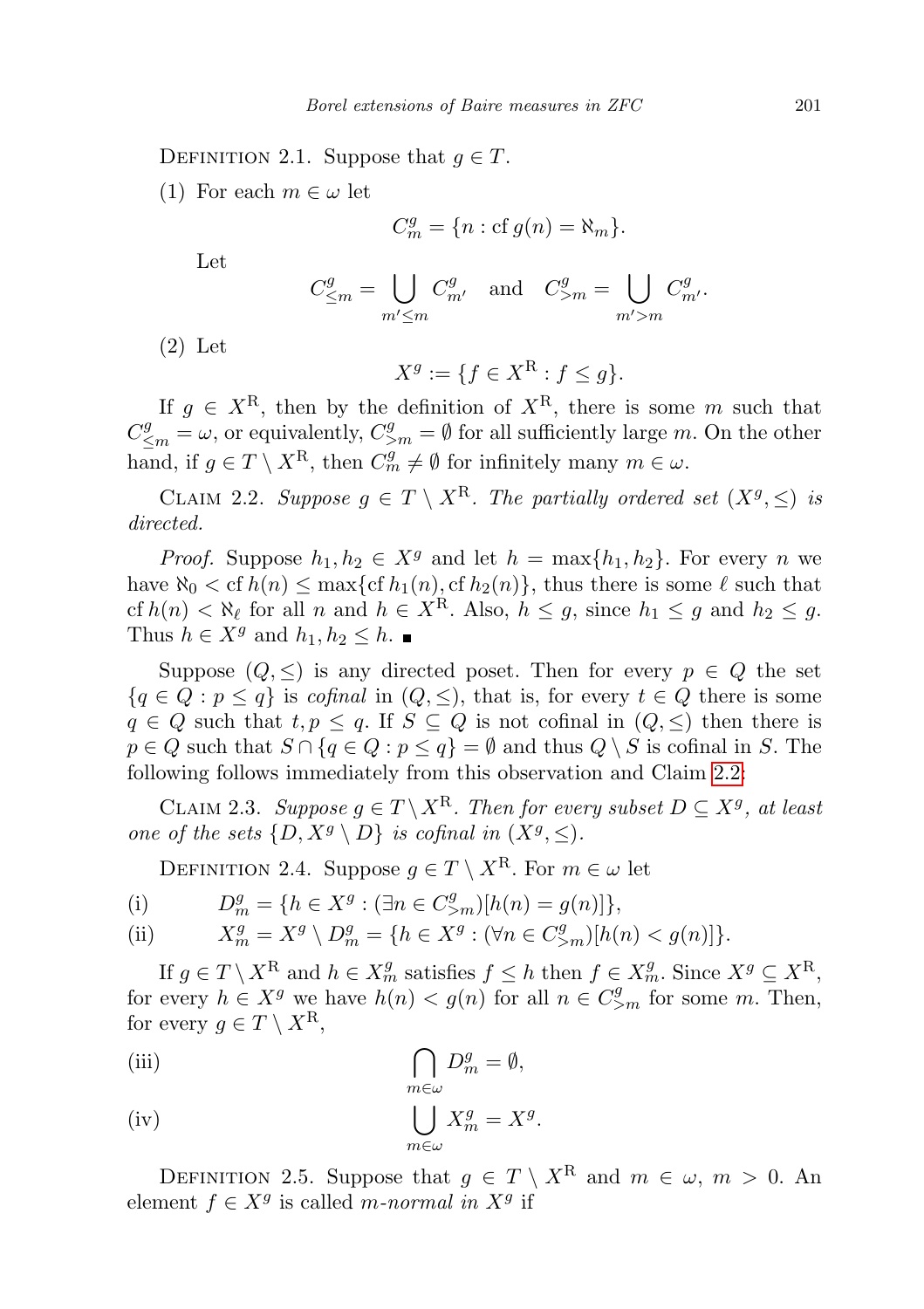- (1)  $f(c) = g(c)$  for all  $c \in C_{\leq m}^g$ ,
- (2) cf  $f(c) = \omega_m$  for all  $c \in \overline{C}^g_{>m}$ .

CLAIM 2.6. Suppose that  $g \in T \setminus X^R$  and  $m > 0$ . Then:

- (1) If  $f \in X^g$  is m-normal in  $X^g$  then  $f \in X^g_m$ .
- (2) For every  $h \in X_m^g$  there is an m-normal  $f \in X_m^g$  such that  $h \leq f$ .
- (3) For every m-normal  $h \leq g$  the cofinality of

$$
(\{f : f \in P \text{ and } f < h\}, \leq)
$$

is equal to  $\aleph_m$ .

(4) The set of m-normal elements in  $X^g$  is  $\leq$ -directed.

*Proof.* Suppose  $h \in X_m^g$ . If f is an m-normal element in  $X^g$  then  $f(c)$  <  $g(c)$  for all  $c \in C_{\geq m}^g$  and hence  $f \in X_m^g$ .

To prove (2), suppose that  $h \in X_m^g$ . For every  $n \in C_{\geq m}^g$  let  $f(n) \in$  $g(n) \setminus (h(n) + 1)$  be an ordinal of cofinality  $\omega_m$ . Let  $f(n) = g(n)$  for all  $n \in C^g_{\leq m}$ . The element f is m-normal in  $X^g$  and  $h \leq f$ .

To prove (3), observe first that if  $C \subseteq \omega$  is any nonempty set,  $m > 0$ and  $h: C \to ON$  satisfies cf  $h(n) = \aleph_m$  for all  $n \in C$ , then cf({ $f \in ON^C$ :  $f < h$ ,  $\leq$ ) =  $\aleph_m$ . This can be seen by fixing, for every  $n \in C$ , a  $\lt$ -increasing sequence  $\langle \zeta_\alpha^n : \alpha < \omega_m \rangle$  with  $\sup \{ \zeta_\alpha^n : \alpha < \omega_m \} = h(n)$ , and for every  $\alpha < \omega$ letting  $f_{\alpha}(n) = \zeta_{\alpha}^{n}$ . If  $f < h$  is any ordinal function on C, then cf  $h(n) > \aleph_0$ for  $n \in C$ , and so there is some  $\alpha < \omega_m$  such that  $f(n) < f_{\alpha}^n$  for all  $n \in C$ .

Next observe that the cofinality of a product of finitely many posets, each with an infinite cofinality, is the maximum of their cofinalities. Now (3) follows from the fact that  $(\{f : f \in P \text{ and } f < h\}, \leq)$  is isomorphic to the product of  $(\{(f \mid A_i) : f \in P \text{ and } f \le h\}, \le)$  over all  $i \le m$  such that there is some *n* with cf  $h(n) = \aleph_i$ , where  $A_i = \{c \in \omega : \text{cf } h(c) = \aleph_i\}.$ 

For part (4) it suffices to observe that  $\max\{h_1, h_2\}$  is m-normal if  $h_1, h_2$ are *m*-normal.  $\blacksquare$ 

<span id="page-5-0"></span>DEFINITION 2.7. Suppose  $g \in T \setminus X^{\mathbf{R}}$  and  $0 < m \in \omega$ .

- (1) An *m-club* in  $X^g$  is a subset  $D \subseteq X^g$  which satisfies:
	- (a) Every  $h \in D$  is *m*-normal.
	- (b) D is cofinal in  $(X_m^g, \leq)$ , that is, for every  $h \in X_m^g$  there is some  $f \in D$  such that  $h \leq f$ .
	- (c) If  $h_{\zeta} \in D$  for  $\zeta < \omega_m$  and  $\langle (h_{\zeta} \nvert C_{>m}^g) : \zeta < \omega_m \rangle$  is  $\langle$ -increasing, then  $\sup\{h_{\zeta} : \zeta < \omega_m\} \in D$ .
- (2) A set  $S \subseteq X^g$  is *m-stationary* in  $X^g$  if S has a nonempty intersection with every m-club in  $X<sup>g</sup>$ .

EXAMPLE. Suppose  $g \in T \setminus X^{\mathbb{R}}$  and  $0 < m \in \omega$ . Assume that  $h \in X_m^g$ . Then the set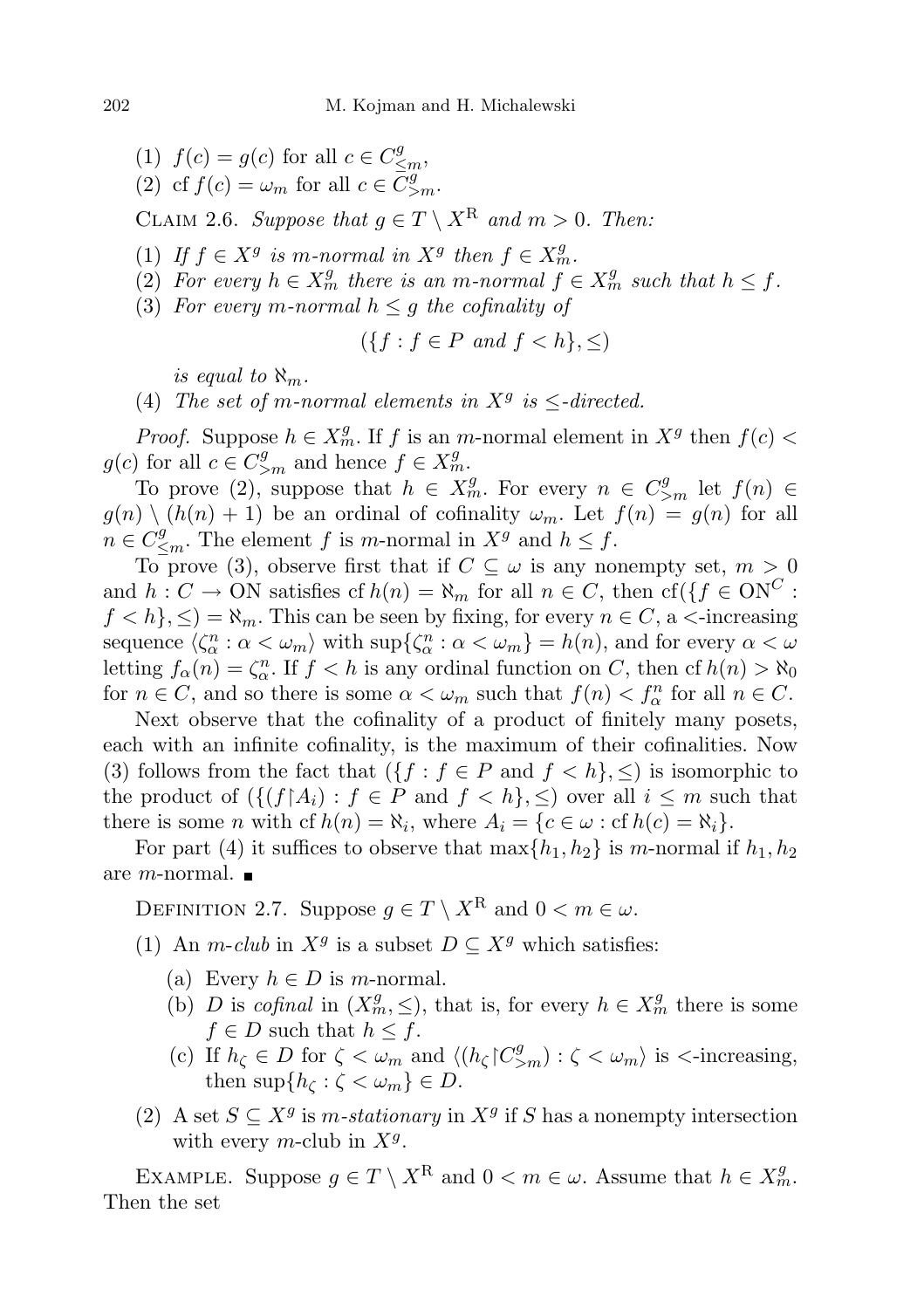$\{f \in X^g : f \text{ is } m\text{-normal and } h \leq f\}$ 

<span id="page-6-0"></span>is an *m*-club in  $X^g$ .

CLAIM 2.8. Suppose that  $g \in T \setminus X^{\mathbb{R}}$  and  $m > 0$ .

- (1) Every intersection of  $\aleph_m$  m-clubs is an m-club.
- (2) If  $S \subseteq X^g$  is m-stationary then S is cofinal in  $(X^g_m, \leq)$ .
- (3) Suppose S is not cofinal in  $X_m^g$ . Then  $X^g \setminus S$  contains an m-club of  $X^g$ .

*Proof.* Suppose  $m > 0$  and  $D_{\alpha}$  is a given m-club for every  $\alpha < \omega_m$ . The intersection  $D := \bigcap_{\alpha<\omega} D_{\alpha}$  clearly satisfies conditions (a) and (c). To see that it satisfies (b) let h be an arbitrary m-normal element in  $X<sup>g</sup>$ . By induction on  $\alpha < \omega_m$  choose an *m*-normal element  $h_\alpha$  as follows. For  $\alpha = 0$  let  $h_0 = \sup\{h_\beta^0 : \beta < \omega_m\}$  where  $h \leq h_0^0$ ,  $h_\beta^0 \in D_\beta$  and  $\beta < \gamma \Rightarrow$  $(h_{\beta}^0 | C_{>m}^g) < (h_{\gamma}^0 | C_{>m}^g)$ . This is clearly possible, as each  $D_{\beta}$  is an m-club. At limit  $\alpha < \omega_m$  let  $h_\alpha = \sup\{h_\beta : \beta < \alpha\}$ , and for  $\alpha + 1 < \omega_m$  let  $h_{\alpha+1}$  be defined from  $h_{\alpha}$  the same way  $h_0$  is defined from h.

Let  $h^* = \sup\{h_\alpha : \alpha < \omega_m\}$ . Since  $\langle h^\alpha_\beta : \alpha < \omega_m\rangle$  is  $\langle$ -increasing on  $C_{>m}$ , has supremum  $h^*$  and each  $h^{\alpha}_{\beta}$  belongs to  $D_{\beta}$ , it follows by (b) that  $h^* \in D_\beta$  for all  $\beta < \omega_m$ . Clearly,  $h \leq h^*$ , so we are done.

Part (2) follows from the fact that for every  $h \in X_m^g$ , the set  $\{f \in X^g$ : f is m-normal and  $h \leq f$  is an m-club.

(3) Let  $S \subset X^g$  be a subset which is not cofinal in  $X_m^g$ . From (2) it follows that S is not m-stationary. In particular, there exists an m-club in  $X^g \setminus S$ .  $\blacksquare$ 

LEMMA 2.9 (Fodor lemma for m-clubs). Suppose that  $g \in T \setminus X^{\mathbb{R}}$ ,  $0 <$  $m \in \omega$  and D is an m-club in  $X^g$ . Suppose that  $F: D \to P$  with  $F(h) < h$ for all  $h \in D$ . Then there is some  $f_0 \in P$  and an m-stationary  $S \subseteq D$  such that  $f_0 < g$  and that  $F(h) < f_0$  for all  $h \in S$ .

*Proof.* Suppose that, contrary to the statement, for every  $f < g$  in P there is an m-club  $D_f$  such that  $F(h) \nless f$  for any  $h \in D_f$ . By intersecting each  $D_f$  with D we assume that  $D_f \subseteq D$  for all  $f < g$  in P.

By induction on  $\zeta < \omega_m$  define  $h_{\zeta}$  and  $A_{\zeta}$  so that the following hold:

- (1)  $A_{\zeta} \subseteq \{f \in P : f < h_{\zeta}\}\$ is cofinal in  $(\{f \in P : f < h_{\zeta}\}\})$ ,  $|A_{\zeta}| = \aleph_m$ and  $\xi < \zeta \Rightarrow A_{\xi} \subseteq A_{\zeta}$ .
- (2)  $h_{\zeta} \in \bigcap \{D_f : f \in \bigcup_{\xi < \zeta} A_{\xi}\}\$ and  $\xi < \zeta \Rightarrow (h_{\xi} \upharpoonright C_{>m}^g) < (h_{\zeta} \upharpoonright C_{>m}^g)$ .

Suppose that  $\zeta < \omega_m$ , and  $h_{\xi}$  and  $A_{\xi}$  are defined for all  $\xi < \zeta$ . Pick  $h_{\zeta} \in \bigcap_{k} \{D_f : f \in \bigcup_{\xi < \zeta} A_{\xi}\}$  such that  $(h_{\xi} \upharpoonright C_{\geq m}^g) < (h_{\zeta} \upharpoonright C_{\geq m}^g)$  and  $h_{\xi} \upharpoonright C_{\leq m}^g =$  $h_0|C_{\leq m}^g$  for all  $\xi < \zeta$ . Since  $|\bigcup_{\xi < \zeta} A_{\xi}| = \aleph_m$  and the intersection of  $\aleph_m$ m-clubs is an m-club, it is possible to pick  $h_{\zeta}$ . (For  $\zeta = 0$  let  $h_{\zeta} \in X_m^g$  be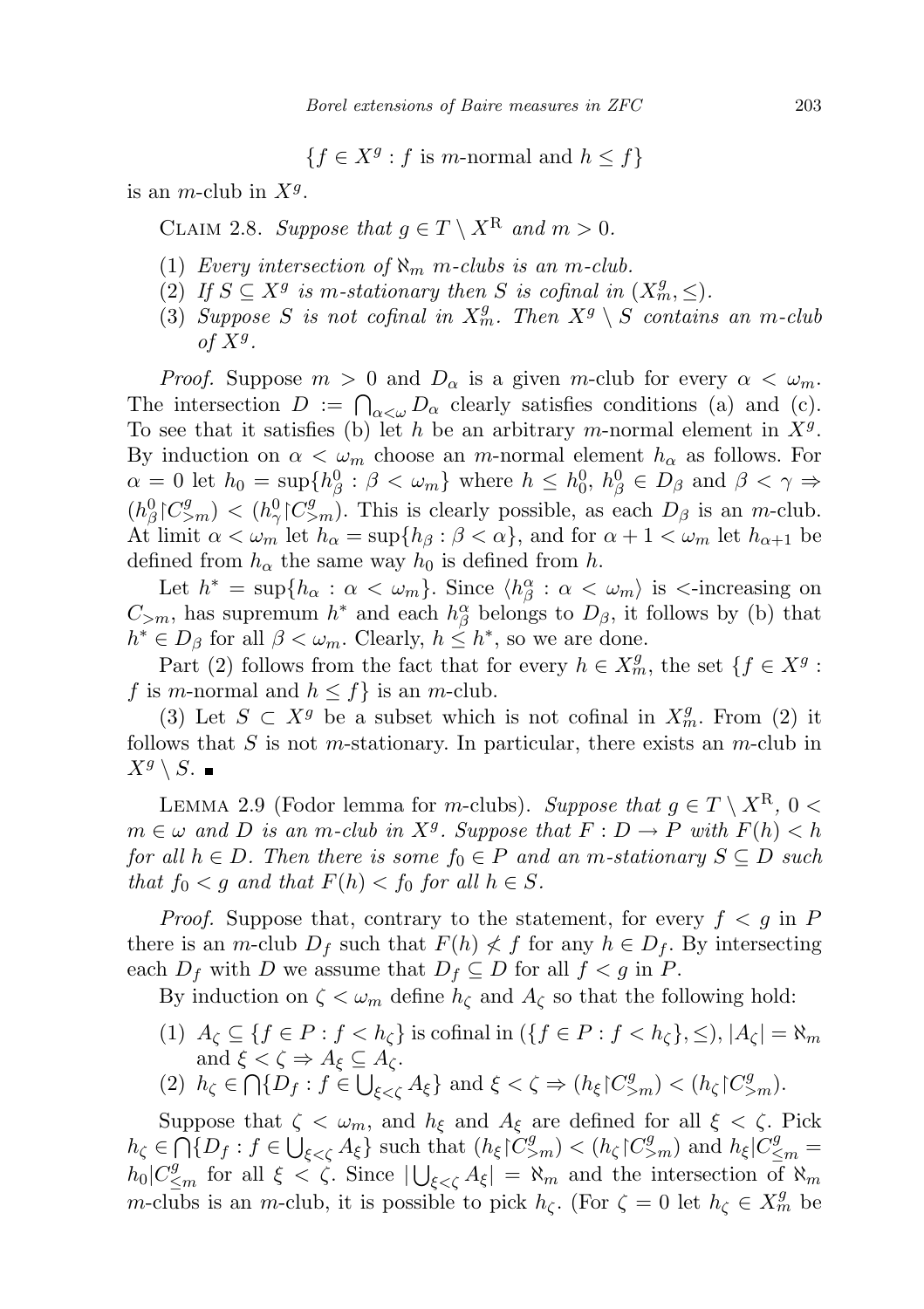arbitrary.) Fix now a cofinal set  $B \subseteq \{f \in P : f < h_{\zeta}\}\$  satisfying  $|B| = \aleph_m$ and let  $A_{\zeta} = B \cup \bigcup_{\xi < \zeta} A_{\xi}$ .

Let  $h = \sup\{h_{\zeta} : \zeta < \omega_m\}$ . Since  $h_{\zeta} \in D$  for all  $\zeta < \omega_m$  and D is an m-club,  $h \in D$ . Denote now  $t := F(h) < h$ . Since  $\langle (h_{\zeta} | C_{>m}^g) : \zeta < \omega_m \rangle$ is strictly increasing with supremum  $(h|C_{>m}^g)$ , there is some  $\zeta < \aleph_m$  such that  $(t|C_{\geq m}^g) < (h_\zeta|C_{\geq m}^g)$ . Notice that  $(t|C_{\leq m}^g) < (h_\zeta|C_{\leq m}^g) = (h|C_{\leq m}^g)$ . This means that  $t < h_{\zeta}$ . Since  $A_{\zeta}$  is cofinal in  $\{f \in P : f \leq h_{\zeta}\}\$  and  $t \in P$ satisfies  $t < h_{\zeta}$ , there is some  $f \in A_{\zeta}$  such that  $t < f$ . Finally, since  $h_{\xi} \in D_f$ for all  $\zeta < \xi < \omega_m$ , it follows that  $h \in D_f$ . Now a contradiction follows, since  $F(h) = t < f$ .

2.2. Topologically closed cofinal subsets of  $X^g$  for  $g \in T \setminus X^{\text{R}}$ . For  $f < g$  from P let

$$
(f,g] = \{h : h \in P \text{ and } f < h \le g\}.
$$

The family of all sets  $(f, g)$  for  $f < g$  in P constitutes a basis for the box product topology on P. In this topology, every basic open set  $(f, g]$  for  $f < g$ in  $P$  is actually clopen.

All spaces that we shall consider are subspaces of  $T$  taken with the induced box product topology from P. The first space we consider is M. E. Rudin's Dowker space from [\[16\]](#page-26-0):

<span id="page-7-0"></span>DEFINITION 2.10. The Rudin space  $X^R \subseteq T$  is defined by

 $X^{\mathcal{R}} = \{f \in T : (\exists l)(\forall n)[\text{cf } f(n) < \aleph_l]\}$ 

and is equipped with the induced topology from the box product topology on P.

If  $h \in X^{\mathbb{R}}$  and  $X \subseteq X^{\mathbb{R}}$ , then h belongs to the closure of X in  $X^{\mathbb{R}}$  if and only if for all  $t \in P$  that satisfies  $t < h$  the set  $X \cap (t, h]$  is nonempty.

<span id="page-7-1"></span>LEMMA 2.11. Let  $g \in T \setminus X^{\mathbf{R}}$  and  $X \subseteq X^g$ . Assume that for all  $h < g$ there exists  $f \in X$  such that  $h \leq f$ . Then there exists  $m_0 \in \omega$  such that for every  $h < g$  there exists  $f \in X \cap X_{m_0}^g$  such that  $h < f$ .

*Proof.* Suppose that for each m there is some  $h_m < g$  such that  $h_m \nleq f$ for all  $f \in X \cap X_m^g$ . Let  $h = \sup\{h_m : m \in \omega\}$ . Since  $\text{cf } g(c) > \omega_0$  for all  $c \in \mathbb{N}$ , it follows that  $h < g$ . By the definition of  $h, h \nleq f$  for all  $f \in X \cap X_m^g$ and  $m \in \omega$ . Since  $\bigcup_m X_m^g = X^g$ , this contradicts the assumption on X.

<span id="page-7-2"></span>LEMMA 2.12. Suppose  $g \in T \backslash X^{\mathbf{R}}, X \subseteq X^g$ , and  $m_0 > 0$  has the property that for all  $h < g$  there is some  $f \in X \cap X_{m_0}^g$  such that  $h < f$ . Then the set of m-normal elements in the closure of X is cofinal in  $X_m^g$  for all  $m \geq m_0$ .

*Proof.* Let  $m \geq m_0$  be given. Let  $m' = \max\{n : n \leq m \text{ and } C_n^g \neq \emptyset\}$ and fix a cofinal set  $A \subseteq \prod_{c \in C_{\leq m}^g} g(c), \leq)$  of cardinality  $\aleph_{m'}$ . Since  $m' \leq m$ , we can fix an enumeration  $\langle t_{\alpha} : \alpha < \omega_m \rangle$  of A in which every  $t \in A$  appears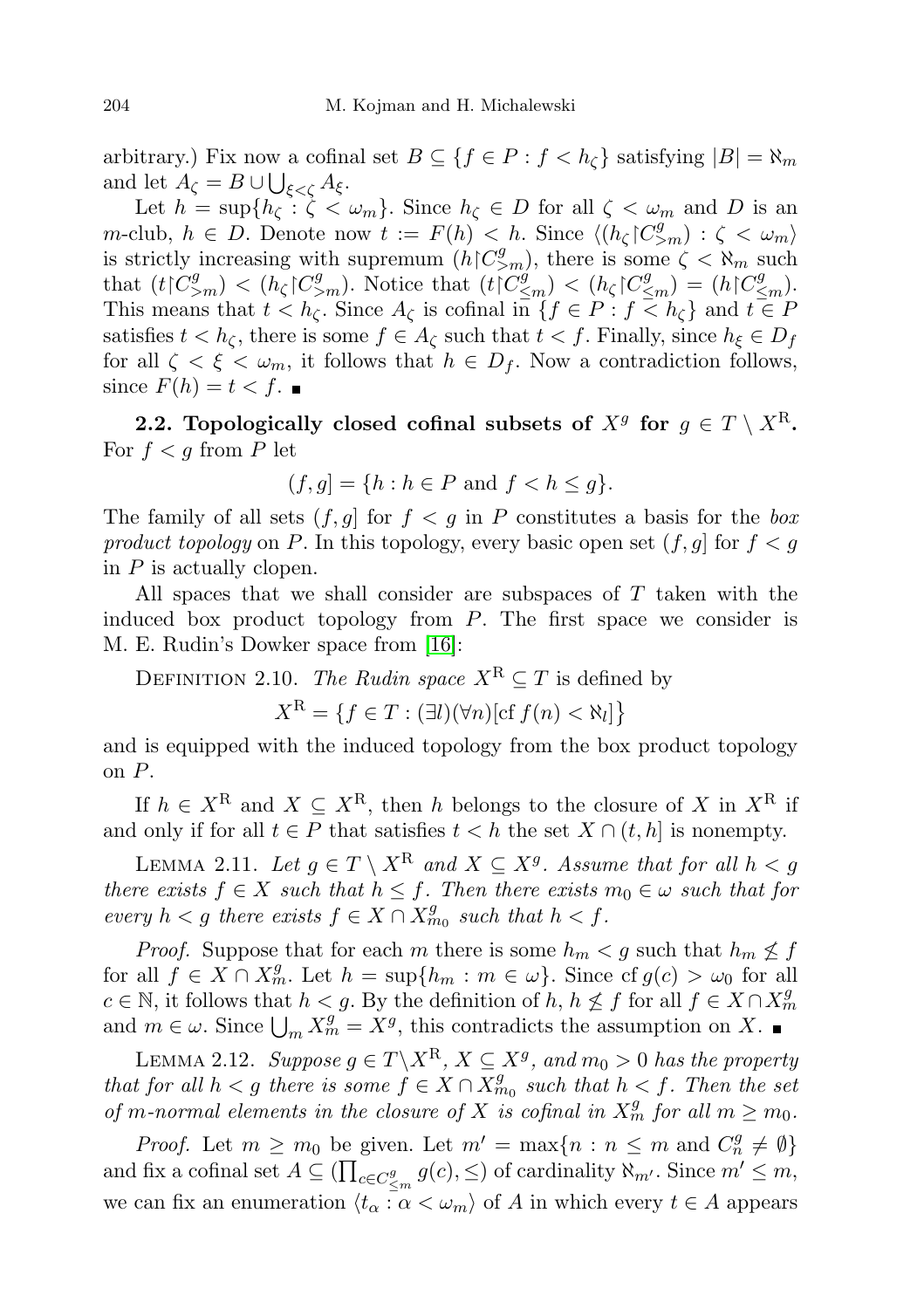$\aleph_m$  times. Thus, the set  $\{t_\alpha : \beta < \alpha < \omega_m\}$  is cofinal in  $\left(\prod_{c \in C_{\leq m}^g} g(c), \leq\right)$ for every  $\beta < \omega_m$ .

Let  $h \in X_m^g$  be given. By induction on  $\alpha < \omega_m$  find  $f_\alpha \in X \cap X_{m_0}^g$  such that  $\alpha < \beta < \omega_m$  implies that  $(f_\alpha \nvert C_{\geq m}^g) < (f_\beta \nvert C_{\geq m}^g)$  and  $t_\alpha < (f_\alpha \nvert C_{\leq m}^g)$ . Let  $f_0 \in D$  be chosen so that  $t_0 \cup (h \restriction C_{>m}^g) < f_0$ . This is possible by the assumption on X because  $t_0 \cup (h \mid C_{\geq m}^g) \mid < g$ . At stage  $\alpha > 0$  let  $h_\alpha =$  $t_{\alpha} \cup \sup\{(f_{\beta} \cap C_{>\n\alpha}^{g}) : \beta < \alpha\}$  and find  $f_{\alpha} \in D \cap X_{m}^{g}$  such that  $h_{\alpha} < f_{\alpha}$ .

Let  $f := (g \nvert C_{\leq m}^g) \cup \sup \{ f_\alpha \nvert C_{\geq m}^g : \alpha < \omega_m \}.$  Clearly,  $f \in X_g$ , is mnormal and  $h \leq f$ . To see that f belongs to the closure of X let  $t < f$  be arbitrary. Find some  $\beta < \omega_m$  such that  $(t|C_{\geq m}^g) < (f_\beta|C_{\geq m}^g)$ . Then find some  $\beta < \alpha < \omega_m$  such that  $(t \mid C_{\leq m}^g) < t_\alpha$ . Now  $f_\alpha \in (t, f]$ .

<span id="page-8-0"></span>THEOREM 2.13. Suppose  $g \in T \setminus X^{\mathcal{R}}$  and  $X \subseteq X^g$  is closed in  $X^{\mathcal{R}}$ . Then X is cofinal in  $(X^g, \leq)$  if and only if there is some  $m_0 > 0$  such that X contains an m-club of  $X^g$  for all  $m \geq m_0$ .

*Proof.* If  $X \subseteq X^g$  is any cofinal set in  $(X^g, \leq)$ , then by Lemma [2.11](#page-7-1) there exists some  $m_0$  such that for all  $f < g$  there is  $h \in X \cap X_{m_0}^g$  such that  $f < h$ . If X is also closed in  $X<sup>R</sup>$ , then by Lemma [2.12,](#page-7-2) for all  $m \geq m_0$ , the set of all m-normal elements in X—denote it by  $A_m$ —is cofinal in  $X_m^g$ . Hence  $A_m$  satisfies conditions (a) and (b) in Definition [2.7](#page-5-0) of an m-club. It also satisfies (c), since X is closed, and therefore  $A_m \subseteq X$  is an m-club.

Conversely, suppose  $X \subseteq X^g$  is closed and contains an m-club for every  $m \geq m_0$  for some  $m_0 > 0$ . Let  $h \in X^g$  be given. Since  $X^g = \bigcup_m X^g_m$ , there exists some m such that  $h \in X_m^g$ . By increasing m, we may assume  $m \geq m_0$ . Since X contains an m-club, there is some m-normal  $f \in X$  such that  $h \leq f$ .

REMARK. Taking  $g(n) = \omega_{n+2}$  for all n, the space  $D_m^g$  for  $m > 1$  is closed and cofinal in  $X^g = X^{\hat{R}}$  but contains no m-clubs for  $m' < m$ . This shows that the restriction to  $m \geq m_0$  for some  $m_0$  is necessary in Theorem [2.13.](#page-8-0)

<span id="page-8-1"></span>LEMMA 2.14. Suppose  $g \in T \setminus X^{\mathbf{R}}$  and  $X \subseteq X^g$  is closed in  $X^{\mathbf{R}}$  and cofinal in  $(X^g, \leq)$ . Suppose  $m > 0$  and X contains an m-club in  $X^g$ . Then for every closed  $D \subseteq X$ , either D or  $X \setminus D$  contains an m-club of  $X^g$ .

*Proof.* Suppose  $m > 0$ ,  $E \subseteq X$  is an m-club of  $X<sup>g</sup>$  and  $D \subseteq X$  is closed. As D is closed,  $D \cap E$  satisfies condition (c) in the definition of m-club. Thus, if  $D \cap E$  is cofinal in  $(E, \leq)$ , then  $D \cap E$  is an m-club.

Otherwise, there is some  $f \in E$  such that  $\{h : h \in E \text{ and } f \le h\} \cap D = \emptyset$ , which implies that  $X \setminus D$  contains an m-club.

## 2.3. Rudin spaces

DEFINITION 2.15. A space X is a Rudin space if there exists  $g \in T \setminus X^{\mathbb{R}}$ such that  $X \subseteq X^g$  is closed in  $X^R$  and cofinal in  $(X^g, \leq)$ .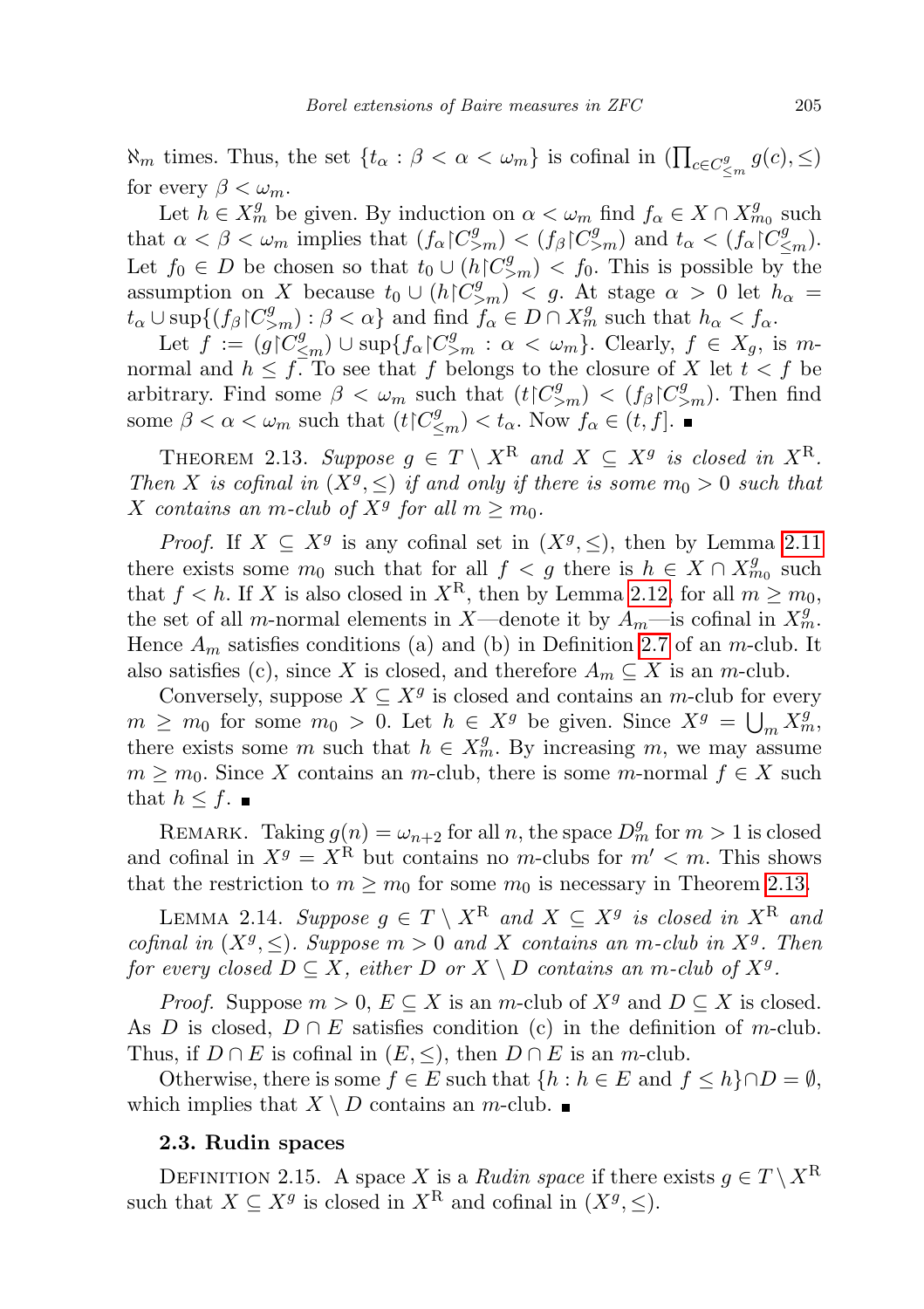Observe that  $X^g$  is clopen in  $X^R$  for every  $g \in T \setminus X^R$ . This means that for  $X \subseteq X^g$ , X is closed in  $X^R$  iff X is closed in  $X^g$ . From now on we refer to this situation just by " $X \subseteq X^g$  is closed".

CLAIM 2.16.  $X^{\text{R}}$  is a Rudin space and for every  $g \in T \setminus X^{\text{R}}$ ,  $X^g$  is a Rudin space.

*Proof.* The second part is obvious as  $X<sup>g</sup>$  is clopen in  $X<sup>R</sup>$  and cofinal in  $(X^g, \leq)$ . For the first part let g be defined by  $g(n) = \omega_{n+2}$ . Now  $X^g = X^R$ .

<span id="page-9-1"></span>CLAIM 2.17 ([\[16,](#page-26-0) Lemma 4]).  $X^R$  is a P-space, that is, every countable intersection of open subsets of  $X^R$  is open.

*Proof.* Suppose  $U_m \subseteq X^R$  is open for each  $m \in \mathbb{N}$  and suppose  $f \in \bigcap U_m$ . For each m there is some  $h_m < f$  such that  $(h_m, f] \subseteq U_f$ . Since  $cf(n) > \aleph_0$ for all  $n \in \mathbb{N}$ , it follows that  $h = \sup\{h_m : m \in \mathbb{N}\}\)$  satisfies  $h < f$  and clearly  $(h, f] \subseteq \bigcap U_m$ .

COROLLARY 2.18. Every Rudin space is a P-space.

DEFINITION 2.19.

- (1) A topological space  $X$  is *collectionwise normal* if for every discrete family  $\{H_j : j \in J\}$  of closed subsets of X there exists a family  $\{U_i : j \in J\}$  of open pairwise disjoint subsets of X such that for every  $j \in J$  there is  $H_j \subseteq U_j$ .
- (2) A normal topological space  $X$  is *countably paracompact* if for every family  $\{D_n : n \in \omega\}$  of closed subsets of X, if  $\bigcap_{n \in \omega} D_n = \emptyset$ , then there exists a family  $\{U_n : n \in \omega\}$  of open subsets of X such that  $D_n \subseteq U_n$  for every  $n \in \omega$  and  $\bigcap_{n \in \omega} U_n = \emptyset$ .
- (3) A topological space X is *Dowker* if it is normal and not countably paracompact.

Every collectionwise normal space is of course normal.

THEOREM 2.20 (M. E. Rudin, [\[16\]](#page-26-0)).  $X^R$  is collectionwise normal.

Every Rudin space is a closed subspace of  $X^R$ , therefore:

<span id="page-9-0"></span>COROLLARY 2.21. Every Rudin space is collectionwise normal.

LEMMA 2.22. Suppose that  $g \in T \setminus X^{\mathbf{R}}$  and that  $X \subseteq X^g$  is closed and cofinal in  $(X^g, \leq)$ . The collection of closed subsets of X which are cofinal in  $(X, \leq)$  has the finite intersection property, in fact, the intersection of two closed and cofinal subsets of X is closed and cofinal.

*Proof.* Suppose  $D_1, D_2 \subseteq X$  are closed and cofinal in  $(X, \le)$ . Then they are closed and cofinal in  $(X<sup>g</sup>, \leq)$ . By Theorem [2.13](#page-8-0) applied to  $D_1$  and  $D_2$ , there is some  $m > 0$  such that both  $D_1$  and  $D_2$  contain m-clubs of  $X<sup>g</sup>$ . Now by Claim [2.8,](#page-6-0)  $D_1 \cap D_2$  contains an m-club of  $X<sup>g</sup>$  and is therefore cofinal.

The intersection  $D_1 \cap D_2$  is clearly closed. ■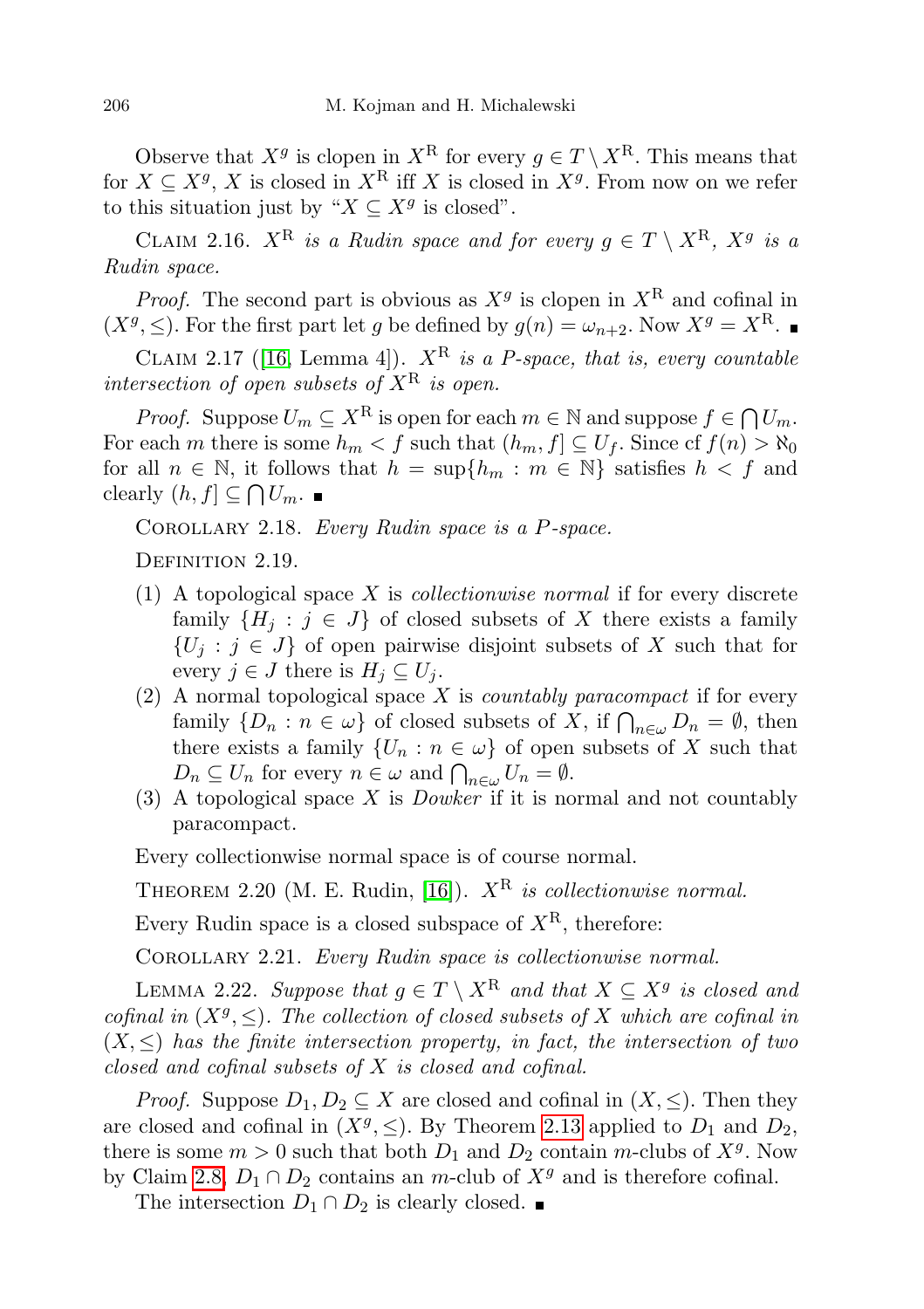<span id="page-10-1"></span>DEFINITION 2.23. Suppose  $g \in T \backslash X^{\mathbf{R}}$  and  $X \subseteq X^g$  is closed and cofinal in  $(X^g, \leq)$ . For every  $m > 0$  we define, analogously to Definition [2.4,](#page-4-1)

(v)  $D_m^X = X \cap D_m^g = \{h \in X : (\exists n \in C_{>m}^g)[h(n) = g(n)]\},\$ 

$$
(vi) \tX_m = X \cap X_m^g = X \setminus D_m^X = \{ h \in X : (\forall n \in C_{>m}^g) [h(n) < g(n)] \}.
$$

If  $X \subseteq X^g$  is closed and cofinal in  $(X^g, \leq)$  and  $h \in X_m$ , then for every  $t \in X$  such that  $t \leq h$  we have  $t \in X_m$ . This makes  $X_n$  an open subset of X, and  $D_m$  a closed subset of X for all  $m > 0$ . The set  $D_m^X$  is clearly cofinal in X for all  $m > 0$ . Finally,  $\bigcap_m D_m^X = \emptyset$  and  $X = \bigcup_m X_m$ .

CLAIM 2.24. Suppose  $g \in T \setminus X^{\mathbf{R}}$  and  $X \subseteq X^g$  is closed and cofinal in  $(X^g, \leq)$ . The collection of closed and cofinal subsets in  $(X, \leq)$  does not have the countable intersection property.

*Proof.* For every  $m > 0$  the set  $D_m^X$  is closed and cofinal in  $(X, \le)$  and  $\bigcap_{m>0} D_m^X = \emptyset.$ 

<span id="page-10-0"></span>LEMMA 2.25. Suppose that  $g \in T \backslash X^{\mathbf{R}}$  and  $D \subseteq X^g$  is closed and cofinal in  $(X^g, \leq)$ . Then for every open  $U \subset X^g$  such that  $D \subseteq U$  there is  $f \in F$ such that  $f < g$  and  $(f, g] \cap X^g \subseteq U$ .

*Proof.* Suppose that  $U \subseteq X^g$  is open and  $D \subseteq U$  is closed and cofinal in  $(X^g, \leq)$ . For every  $h \in D$ , fix  $F(h) \in P$  so that  $F(h) < h$  and  $(F(h), h] \cap$  $X^g \subseteq U$ . This is possible because  $h \in U$  and U is open.

By Theorem [2.13](#page-8-0) there exists some  $m_0 > 0$  and, for every  $m \ge m_0$ , an m-club of  $X^g$ ,  $D_m \subseteq D$ . By the Fodor Lemma for m-clubs, there is an m-stationary  $S_m \subseteq D_m$  and  $f_m < g$  such that for all  $h \in S_m$  we have  $F(h) < f_m$ . Let  $f = \sup\{f_m : m \ge m_0\}$ . Since  $\text{cf } g(n) > \aleph_0$  for all n, it follows that  $f(n) < g(n)$  for all n, that is,  $f < g$ .

Suppose now that  $h \in (f, g] \cap X^g$  and we shall show that  $h \in U$ . There is some  $m \geq m_0$  such that  $h \in X_m^g$ , and since  $S_m$  is cofinal in  $X_m^g$ , there is some  $t \in S_m$  such that  $h \leq t$ . Now

$$
h \in (f, t] \cap X^g \subseteq (f_m, t] \cap X^g \subseteq U.
$$

Thus  $X^g \cap (t, g] \subseteq U$ .

THEOREM 2.26. Every Rudin space is Dowker.

*Proof.* Every Rudin space is normal by [2.21.](#page-9-0)

Given a closed and cofinal  $X \subseteq X^g$  for some  $g \in T \setminus X^R$ , it follows that  $\bigcap_{m} D_m^X = \emptyset$  and each  $D_m^X$  is closed and cofinal in  $(X, \le)$ . Therefore, each  $D_m^X$  is also closed and cofinal in  $(X^g, \leq)$ . Suppose  $U_m \subseteq X$  is given for each m so that  $U_m$  is open and  $D_m^X \subseteq U_m$ , and let  $U_m^* \subseteq X^g$  be open in  $X^g$  such that  $U_m = U_m^* \cap X$ .

By Lemma [2.25,](#page-10-0) for every  $m \in \omega$  there is  $f_m \in P$  such that  $f_m < g$ and  $(f_m, g] \cap X^g \subseteq U_m^*$ . So  $(f_m, g] \cap X \subseteq U_m$ . Let  $f = \sup_{m \in \omega} f_m$ . We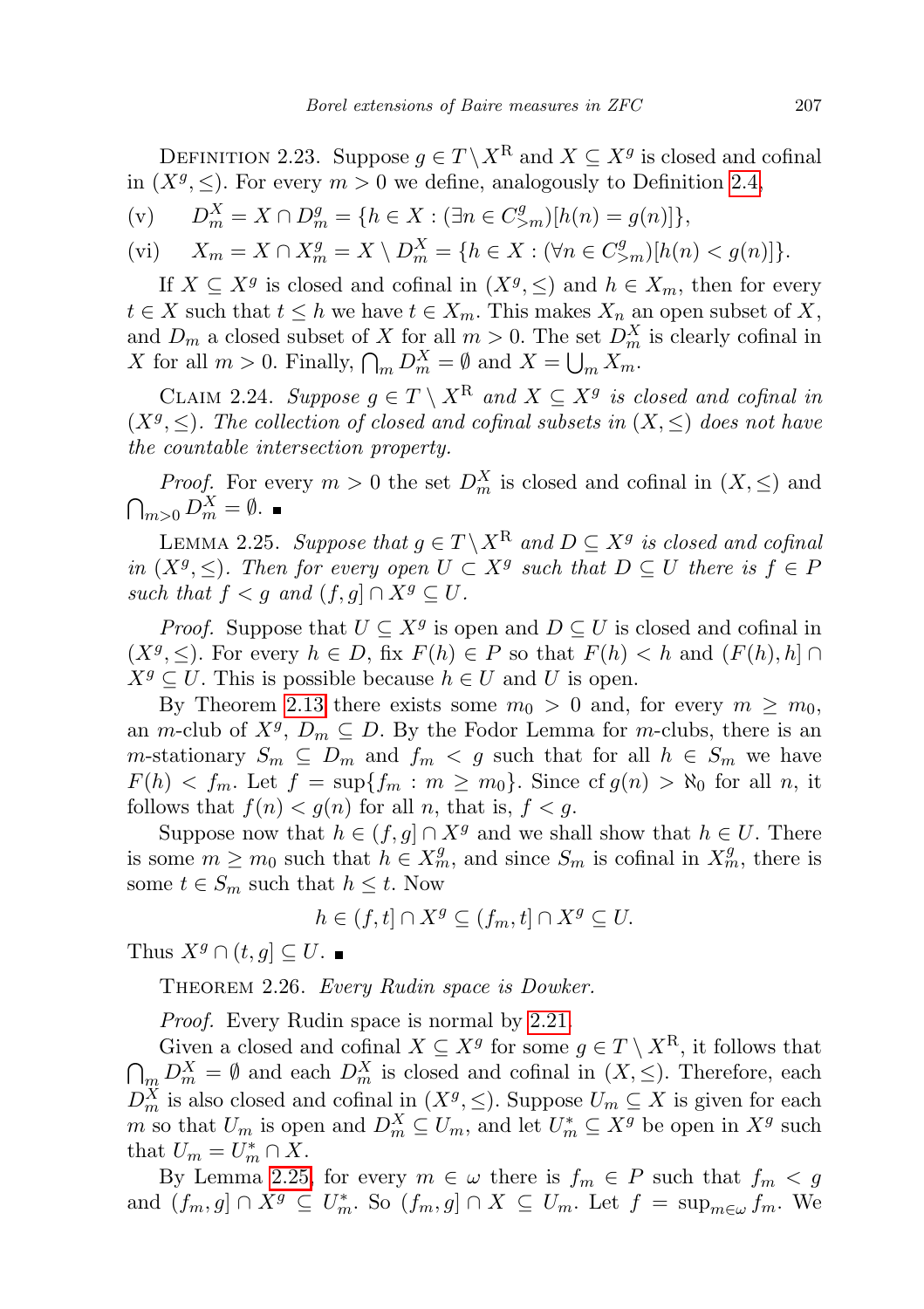have  $f < g$  and  $X \cap (f, g] \subseteq \bigcap_{m \in \omega} U_m$ . Thus, by cofinality of X in  $(X^g, \leq),$  $\bigcap_{m\in\omega}U_m\neq\emptyset$ . This shows that X is not countably paracompact.

<span id="page-11-2"></span>THEOREM 2.27. Suppose  $g \in T \setminus X^R$  and  $X \subseteq X^g$  is closed and cofinal in  $(X^g, \leq)$ . Then the collection of clopen and cofinal subsets of  $(X, \leq)$  is a σ-ultrafilter of clopen sets.

*Proof.* Suppose that for each  $i \in \omega$  the set  $D_i \subseteq X$  is clopen and cofinal in  $(X, \leq)$ . By Lemma [2.25,](#page-10-0) for each i there is some  $f_i < g$  such that  $X \cap$  $(f_i, g] \subseteq D_i$ . Now  $f = \sup\{f_i : i \in \omega\} < g$  and  $X \cap (f, g] \subseteq \bigcap_i D_i$ . This shows that a countable intersection of clopen and cofinal subsets of X is cofinal in  $(X, \leq)$ . It is also clopen, since X is a P-space.

From Claim [2.3](#page-4-2) it follows that for every clopen set  $D \subseteq X$  either D or  $X\backslash D$  is cofinal in  $(X, \leq)$ . Thus the clopen and cofinal sets form a  $\sigma$ -ultrafilter of clopen sets in  $X$ .

<span id="page-11-0"></span>2.4. Rudin spaces of bounded cardinality. In this section we prove that every Rudin space contains a closed Rudin subspace of cardinality  $\aleph_{\omega+1}$ . Certain statements in this subsection are sufficiently close to results of [\[13\]](#page-26-1) to be stated here without proofs. The main difference from [\[13\]](#page-26-1) is that the ideal at work there is the ideal of finite subsets of  $\omega$ , whereas here we must consider ideals which contain infinite sets. The operation of closing a set  $X \subset X^{\mathbb{R}}$  under all possible modifications of a function  $f \in X^{\mathbb{R}}$  modulo the ideal of finite sets does not increase the cardinality of the set beyond  $\aleph_{\omega}$ , but an uncontrolled closure under all modifications modulo an ideal with infinite sets increases cardinality up to  $(\aleph_{\omega})^{\aleph_0}$ . So, to handle all Rudin spaces, a new approach has to be taken.

We assume familiarity with the following concepts: exact upper bound (eub) of a given sequence of elements of  $ON^{\omega}$  with respect to a given ideal on  $\omega$ , flatness of a given sequence of elements of ON<sup> $\omega$ </sup> with respect to a given ideal on  $\omega$ , true cofinality and boundedness of a given subset of ON<sup> $\omega$ </sup> with respect to a given ideal on  $\omega$ . All these concepts are defined in the Appendix. See Definitions [5.1,](#page-23-1) [5.2,](#page-24-0) [5.5,](#page-24-1) together with formulations of Claim [5.3](#page-24-2) and Lemma [5.4.](#page-24-3)

<span id="page-11-1"></span>DEFINITION 2.28. Suppose  $g \in T \backslash X^{\mathbf{R}}$  and  $X \subseteq X^g$  is closed and cofinal in  $X^g$ .

- (1) Let  $I_g$  be the ideal generated over  $\omega$  by  $\{C^g_{\leq m} : m \in \mathbb{N}\}.$
- (2) For each m with  $C_m^g \neq \emptyset$  fix a strictly increasing and continuous sequence  $\langle t_{\alpha}^m : \alpha \leq \omega_m \rangle$  of functions on  $C_m^g$  with  $t_{\omega_m}^m = (g \nvert C_m^g)$ and such that for every  $\alpha \leq \omega_m$  and for every  $n_1, n_2 \in C_m^g$  we have cf  $t_{\alpha}^{m}(n_1) =$  cf  $t_{\alpha}^{m}(n_2)$ . Let

$$
D_g = \{ h \in X^g : (\forall m)(\exists \alpha \le \omega_m)[(h \upharpoonright C_m^g) = t_\alpha^m] \}.
$$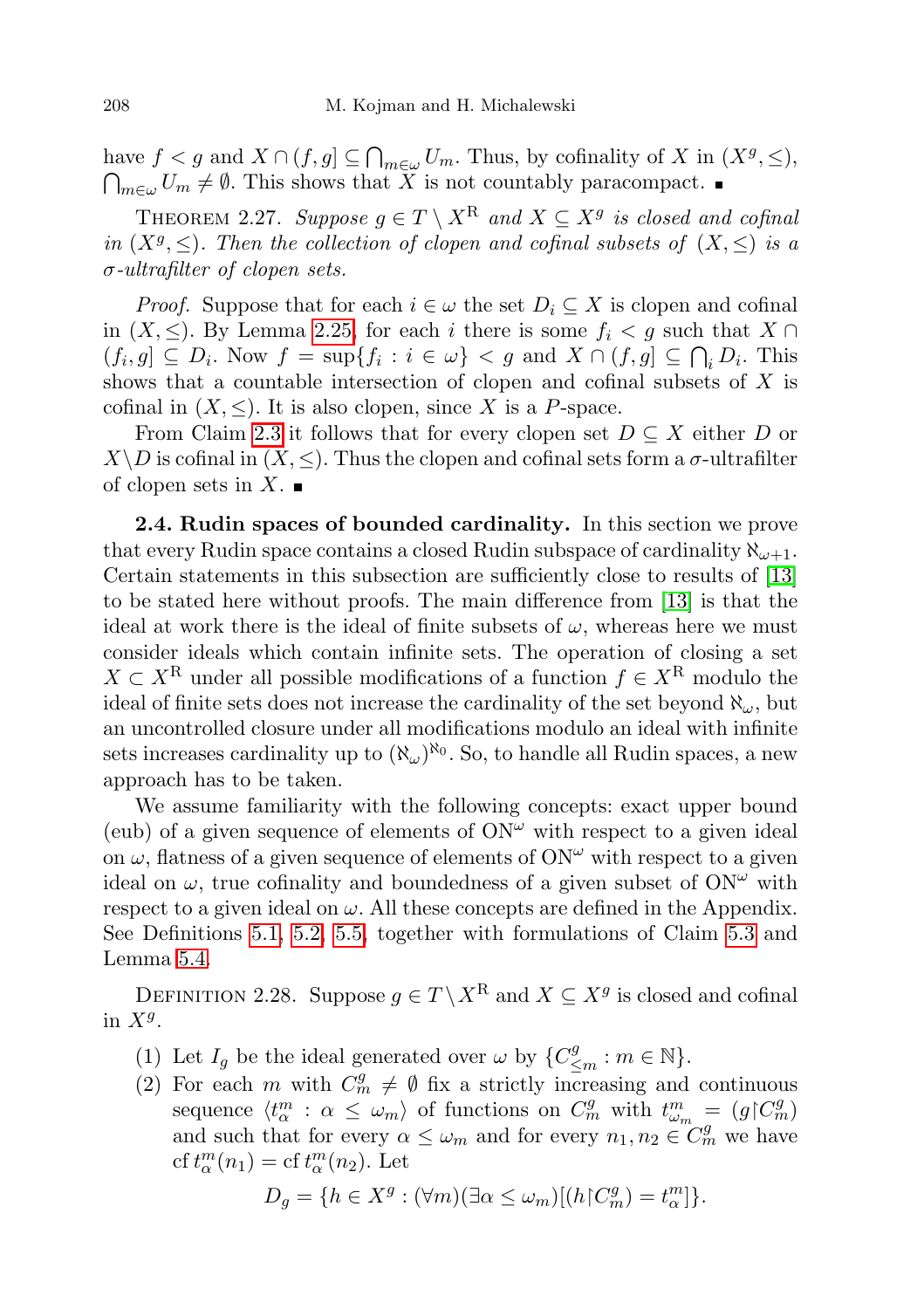CLAIM 2.29.  $D_g$  is closed and cofinal in  $X^g$ .

*Proof.* Assume that  $f \in X^g \setminus D_g$ . Find  $m \in \omega$  and  $n \in C_m^g$  such that (vii)  $(\forall \alpha \leq \aleph_m)[f(n) \neq t_\alpha^m(n)].$ 

By continuity of  $\langle t_{\alpha}^{m}(n) : \alpha \leq \omega_{m} \rangle$  there exists a largest  $\alpha_{0} < \omega_{m}$  satisfying  $t_{\alpha_0}^m(n) < f(n)$ . The set  $\{h : h \in X^g \text{ and } t_{\alpha_0}^m(n) < h(n) \le f(n)\}\$ is open, disjoint from  $D_q$  and contains f. This shows that  $D_q$  is closed.

To see that  $D_g$  is cofinal in  $(X^g, \leq)$  suppose  $f \in X^g$  is arbitrary. Suppose  $m \in \omega$  is such that  $C_m^g \neq \emptyset$  and let  $t^m = (f \nvert C_m^g)$ . Since  $f \in X^g$ , for all but finitely many  $n \in \omega$  we have  $t^m < (g \nvert C_m^g)$ . Fix  $m_0 \in \omega$  so that  $m_0 > 0$  and for all  $m > m_0$ , if  $t^m$  is defined, then  $t^m < (g \restriction C_m^g)$ . For each  $m > m_0$  for which  $C_m^g \neq \emptyset$  find  $\alpha_m < \omega_m$  such that  $t^m < t_{\alpha_m}^m$ . Since  $m \geq 2$  it follows that cf  $g(n) = \omega_m \geq \omega_2$ , so we may increase  $\alpha_m < \omega_m$  and assume that cf  $\alpha_m = \omega_1$ . For each  $m \leq m_0$  let  $\alpha_m = \omega_m$ , so  $t_{\alpha_m}^m = (g \mid C_m^g)$ . Now let  $h = \bigcup_{m \in \omega_m, C_m^g \neq \emptyset} t_{\alpha_m}^m$ . Then  $f \leq h \leq g$  and since of  $h(n) \geq \omega_1$  for all n, it follows that  $h \in X^g$  and by definition of h, also  $h \in D_g$ .

<span id="page-12-0"></span>CLAIM 2.30. Suppose  $g \in T \backslash X^R$ . Then every subset of  $X^g$  of cardinality  $\aleph_\omega$  is bounded in  $(X^g, \leq_{I_g})$  and the least cardinality of an unbounded subset of  $(X^g, \leq_{I_g})$ , denoted by  $\mathfrak{b}(X, \leq_{I_g})$ , is a regular cardinal.

*Proof.* Let  $B = \{f_{\alpha} : \alpha < \aleph_{\omega}\} \subseteq X^g$  be given. For every  $m > 0$  and  $n \in C_m^g$  let

$$
f'(n) = \sup\{f_{\alpha}(n) : \alpha < \omega_{m-1} \text{ and } f_{\alpha}(n) < g(n)\}.
$$

Since for  $n \in C_m^g$  we have cf  $g(n) = \omega_m$ , the definition of f' implies that  $f' < g$ .

Let  $\alpha < \aleph_\omega$  be given. Then for some  $m_\alpha$ , which, without loss of generality, satisfies  $\alpha < \omega_{m_\alpha}$ , for all  $m > m_\alpha$  and  $n \in C_m^g$  we have  $f_\alpha(n) < g(n)$ ; therefore  $f_{\alpha}(n) \leq f'(n)$ .

We showed that for every  $\alpha < \aleph_\omega$  there is some  $m_\alpha$  such that  $(f_\alpha \upharpoonright C_m^g)$  $(f' \nvert C_m^g) < (g \nvert C_m^g)$  for all  $m \geq m_\alpha$ . Find some  $f \in X^g$  such that  $f' \leq f$ ; then  $f_{\alpha} <_{I_g} f$  for all  $\alpha < \aleph_{\omega}$  as required.

The proof that  $\mathfrak{b}(X^g, \leq_{I_g})$  is regular is straightforward.

<span id="page-12-1"></span>THEOREM 2.31. Suppose  $g \in T \setminus X^R$ , X is closed and cofinal in  $(X^g, \leq)$ and  $\text{tcf}(X,\leq_{I_g}) = \lambda$ . Then there is a cofinal Rudin subspace  $Y \subseteq X$  of cardinality  $\lambda$ .

*Proof* (sketch). Since we here generalize the proof from [\[13\]](#page-26-1), we just give the definition of a cofinal Rudin subspace  $Y \subseteq X$  and leave the proof that Y is a closed subspace of X to the reader.

First, since  $D_g = D_g^X$  is a closed and cofinal subset of X, by intersecting X with  $D_g$ , we may assume that  $X \subseteq D_g$  (as this intersection also has true cofinality  $\lambda$ ). Since  $\lambda = \text{tcf}(X, \leq_{I_g})$ ,  $\lambda$  is regular by Claim [2.30,](#page-12-0) and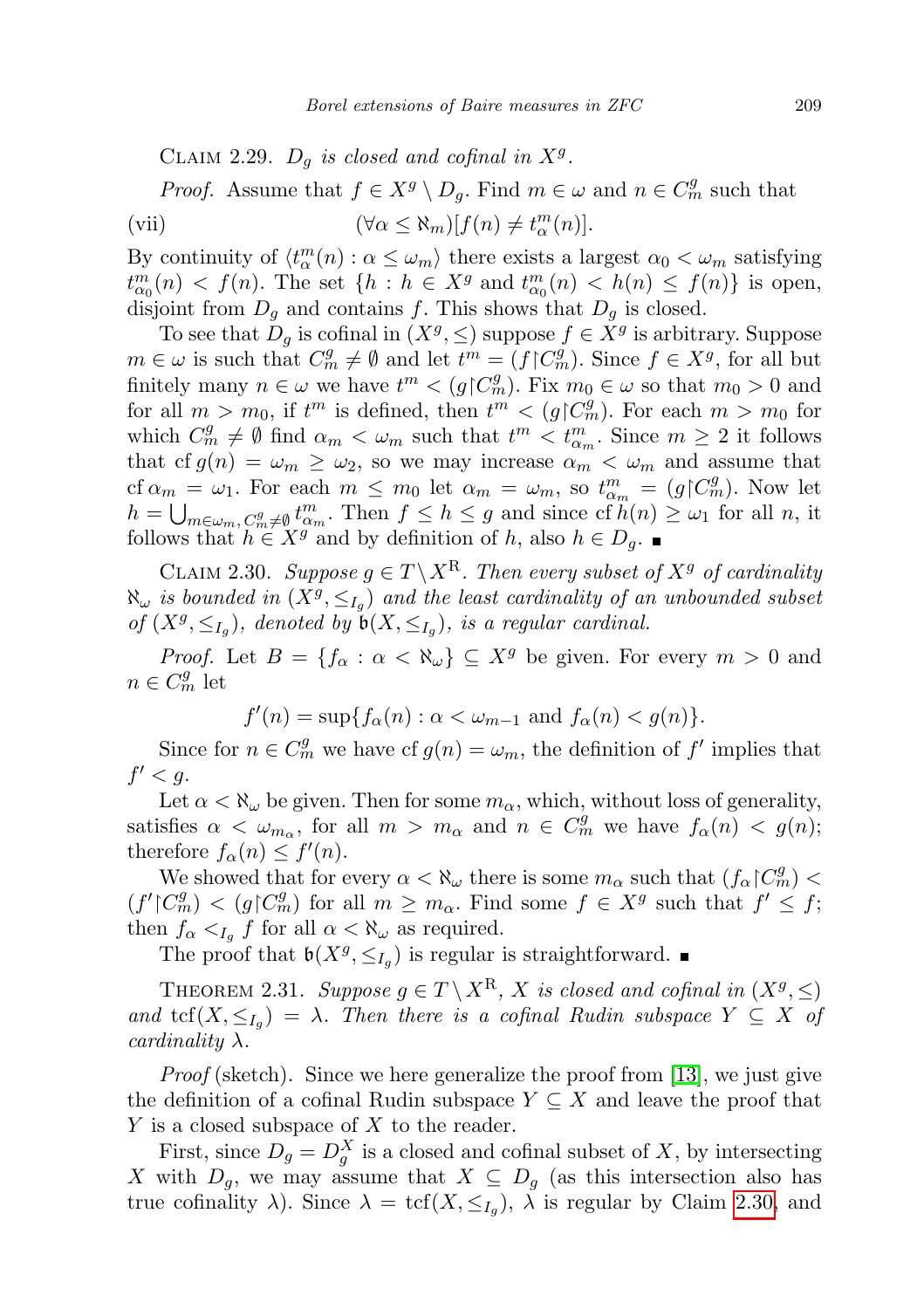greater than  $\aleph_{\omega}$ . We can fix a sequence  $\langle h_{\alpha} : \alpha < \lambda \rangle$  of elements of X which is  $\lt_{I_g}$ -increasing and  $\lt_{I_g}$ -cofinal in X such that for every  $\alpha < \lambda$  with cf  $\alpha = \aleph_n$ , if  $\overline{h} \upharpoonright \alpha$  is flat, then  $h_\alpha$  is an eub of  $\overline{h} \upharpoonright \alpha$ . Let

(viii) 
$$
Y = \{ h \in X : (\exists \alpha < \lambda) [h =_{I_g} h_\alpha] \}.
$$

It is clear from the definition that Y is a cofinal subspace.

CLAIM 2.32.  $|Y| = \lambda$ .

*Proof of the Claim.* For every  $h \in Y$  there exists a (unique)  $\alpha < \lambda$  such that  $h = I_q h_\alpha$ . This means that there is some m such that  $h_\alpha(n) \neq h(n) \Rightarrow$  $n \in C^g_{\leq m}$ . Since  $X \subseteq D_g$ , for every  $m' \leq m$  the restriction  $(h \nvert C^g_{m'})$  is one of  $\omega_{m'}$  fixed functions. In total, the number of possible  $h \in X$  which satisfy  $h =_{I_q} h_\alpha$ , for a given  $\alpha < \lambda$ , is  $\leq \aleph_\omega$ . This shows that  $|Y| \leq \lambda \times \aleph_\omega = \lambda$ . The reverse inequality holds too, since  $h_{\alpha} \in Y$  for all  $\alpha < \lambda$ .

The methods of [\[13\]](#page-26-1) are sufficient to prove that Y is a closed subset of X, so we omit the proof of this fact.  $\blacksquare$ 

Below we shall need the following:

<span id="page-13-1"></span>LEMMA 2.33. Suppose  $g \in T \setminus X^{\mathbf{R}}, Y \subseteq D_g$  is nonempty and  $g^* \in \mathrm{ON}^\omega$ is an eub of Y modulo  $I_q$ . Then there exists a sequence  $\langle \alpha(m) : m \in \omega \rangle$  such that  $\alpha(m) \leq \omega_m$  for all m and there exists some  $m_0 \in \omega$  such that for every  $m \geq m_0$ ,

$$
(g^* \restriction C_m^g) = t^m_{\alpha(m)}.
$$

*Proof.* For every  $m \in \omega$  we define

$$
\alpha(m) = \sup \{ \beta : t_m^{\beta} \le (g^* \restriction C_m^g) \}.
$$

From Definition [2.28](#page-11-1) and  $Y \neq \emptyset$  it follows that

$$
t_m^{\alpha(m)} \le (g^* \restriction C_m^g).
$$

For  $n \in C_m^g$  define

$$
h(n) = t_m^{\alpha(m)}(n) \le g^*(n).
$$

The proof will be finished when we establish the equality

$$
g^* =_{I_g} h.
$$

From Claim [5.3](#page-24-2) in the Appendix, in order to prove that  $g^* =_{I_g} h$  it is enough to check that h is an upper bound of Y modulo  $I_q$ . Assume, then, to the contrary, that there exists  $f \in Y$  such that  $f \nleq_{I_q} h$ . Let

<span id="page-13-0"></span>
$$
L = \{ m \in \omega : (f \upharpoonright C_m^g) \not\le (h \upharpoonright C_m^g) \} = \{ m \in \omega : (f \upharpoonright C_m^g) > (h \upharpoonright C_m^g) \}.
$$

Since  $f \nleq I_g h$ , the set L is infinite. The function  $g^*$  is an upper bound of Y, hence there exists  $M_0 \in \omega$  such that

(ix) 
$$
(f|C_g^{>M_0}) \le (g^*|C_g^{>M_0}).
$$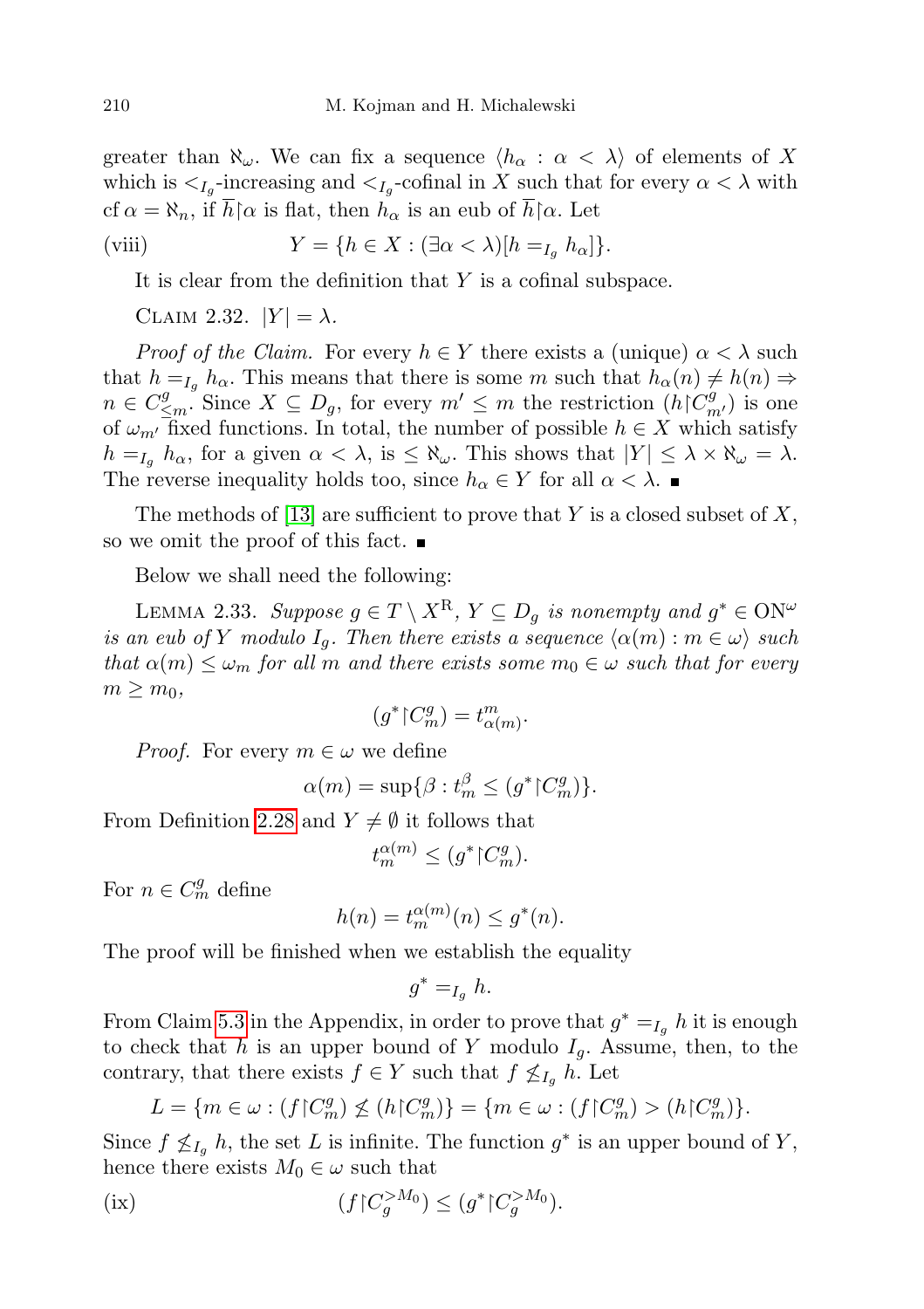Let  $m \in L$ ,  $m > M_0$ . Fix  $\beta \leq \aleph_m$  such that  $(f \nvert C_m^g) = t_m^{\beta}$  and observe that from inequality [\(ix\)](#page-13-0) it follows that  $\beta \leq \alpha(m)$ , in particular

$$
(h \restriction C_m^g) = t_m^{\alpha(m)} \ge t_m^{\beta} = (f \restriction C_m^g),
$$

but  $m \in L$ , and from the definition of L it follows that

$$
(f{\restriction} C_m^g)>(h{\restriction} C_m^g),
$$

a contradiction.

The following is a Rudin space analog of Shelah's existence theorem for an  $\aleph_{\omega+1}$ -scale [\[18,](#page-26-9) Theorem 2.5, p. 50].

<span id="page-14-0"></span>THEOREM 2.34. For every  $g \in T \setminus X^R$  and a Rudin space X closed and cofinal in  $X^g$  there is some  $g^* \leq g$  in  $T \setminus X^{\mathbb{R}}$  such that

(1) 
$$
I_{g^*} = I_g
$$
,  
(2)  $\text{tcf}(X \cap X^{g^*}, \leq_{I_{g^*}}) = \aleph_{\omega+1}$ .

Proof.

We assume that  $X \subseteq D<sup>g</sup>$ .

First we shall define a  $\langle I_g$ -increasing sequence  $h = \langle h_\alpha : \alpha < \aleph_{\omega+1} \rangle$ of members of X with an eub. In order to obtain an eub we will apply Theorem [5.6](#page-25-5) from the Appendix. In particular it says that a  $\lt_{I_g}$ -sequence  $\overline{h}$  has an eub if for all  $k > 0$  the set

$$
\{\alpha < \aleph_{\omega+1} : \text{cf } \alpha = \aleph_k \land \overline{h} \, \text{for is flat modulo } I_g\}
$$

is stationary in  $\aleph_{\omega+1}$ .

Let  $S = \bigcup_{n>0} S_n \subseteq \aleph_{\omega+1}$  be fixed so that  $S \in I[\aleph_{\omega+1}]$  and  $S_n \subseteq {\alpha < \preceq}$  $\aleph_{\omega+1}$ : cf  $\alpha = \aleph_n$  is stationary. This is possible due to Shelah's Theorem [5.8](#page-25-6) (see the Appendix). Let  $P_{\alpha} \subseteq \mathcal{P}(\alpha)$  be fixed for all  $\alpha < \aleph_{\omega+1}$  so that  $|P_{\alpha}| \leq \aleph_{\omega}, \ \alpha < \beta < \aleph_{\omega+1}$  implies  $P_{\alpha} \subseteq P_{\beta}$ , otp  $c < \aleph_{\omega}$  for all  $c \in P_{\alpha}$  and such that for all  $\delta \in S_n$  there is  $c \subseteq \delta$  of ordertype  $\omega_n$  such that for all  $\beta < \delta$ we have  $c \cap \beta \in \bigcup_{\alpha < \delta} P_{\alpha}$ .

By induction on  $\alpha < \aleph_{\omega+1}$  we now construct a  $\lt_{I_g}$ -increasing sequence  $\langle h_{\alpha} : \alpha < \aleph_{\omega+1} \rangle$  of members of X.

Let  $h_0 \in X$  be arbitrary.

Suppose  $\alpha < \aleph_{\omega+1}$  and  $h_\beta$  is defined for all  $\beta < \alpha$ . For all  $c \in P_\alpha$  let  $t_c = \sup\{h_{\beta+1} : \beta \in c\}$ . Since  $\text{otp } c < \aleph_\omega$ , it follows that  $t_c \ltq_{I_g} g$ . Since  $|P_{\alpha}| \leq \aleph_{\omega}$  and  $|\alpha| \leq \aleph_{\omega}$ , by Claim [2.30](#page-12-0) it is possible to choose  $h_{\alpha} \in X$  so that  $t_c <_{I_q} h_\alpha$  for all  $c \in P_\alpha$  and  $h_\beta <_{I_q} h_\alpha$  for all  $\beta < \alpha$ .

CLAIM 2.35. For  $n > 0$  and every  $\delta \in S_n$ ,  $\overline{h}$  |  $\delta$  is flat.

*Proof.* Let  $\delta \in S_n$  and fix  $c \subseteq \delta$  cofinal in  $\delta$  with otp  $c = \omega_n$  such that for all  $\beta \in c$  there is some  $\gamma < \delta$  such that  $c \cap \beta \in P_{\gamma}$ . According to Lemma [5.4](#page-24-3) from the Appendix it suffices to show that  $\bar{h}$  is equivalent modulo  $I_q$  to  $\langle t_{c\cap\beta} : \beta \in c \rangle$  where, according to the definition,  $t_{c\cap\beta} = \sup\{h_\alpha : \alpha \in c\cap\beta\}.$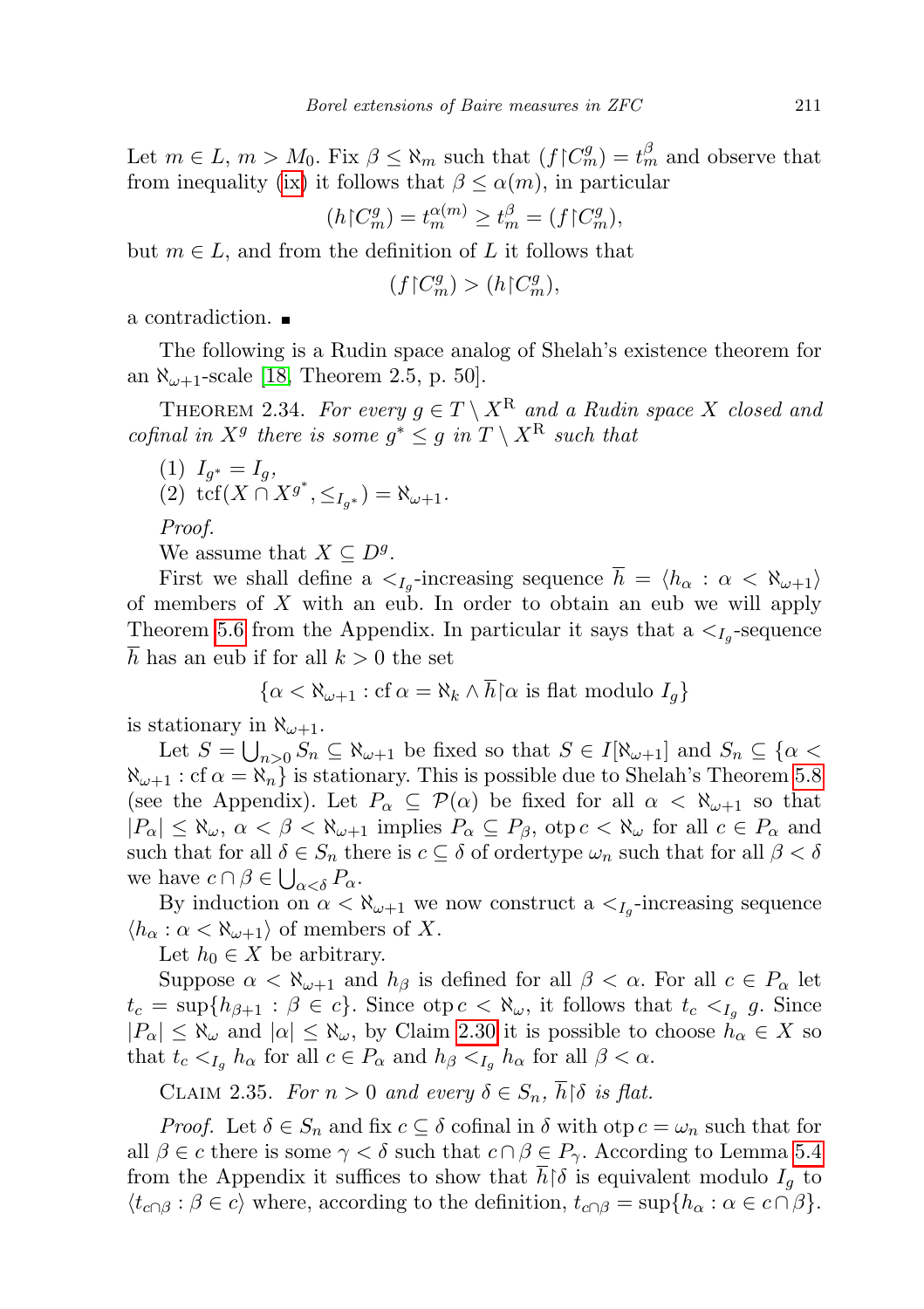First, if  $\alpha < \delta$  is arbitrary, find  $\beta \in c$  and  $\eta \in c \cap \beta$  satisfying

 $\alpha < \eta < \beta$ .

Clearly,

 $h_{\alpha} \leq I_a h_{\eta} \leq t_{c \cap \beta}$ ,

thus we see that for all  $\alpha < \delta$  there is some  $\beta \in c$  such that  $h_{\alpha} \leq_{I_g} t_{c \cap \beta}$ .

Conversely, suppose  $\beta \in c$  is given. There is some  $\alpha < \delta$  so that  $c \cap \beta \in P_{\alpha}$ , therefore by the inductive construction of  $h_{\alpha}$  we have  $t_{c\cap\beta} <_{I_q} h_{\alpha}$ .

By Theorem [5.6](#page-25-5) from the Appendix, there exists an exact upper bound g' of the sequence  $\bar{h} = \langle h_{\alpha} : \alpha < \aleph_{\omega+1} \rangle$  such that

$$
(\mathbf{x}) \qquad \qquad (\forall k)[\{n : \mathrm{cf}\, g'(n) < \aleph_k\} \in I_g],
$$

that is, the set  $\{n : cf g'(n) < \aleph_k\}$  is contained in some  $C^g_{\leq m}$ . Clearly, we may assume that  $g' \leq g$  and that cf  $g'(n) > \aleph_0$  for all n.

For each  $\alpha < \aleph_{\omega+1}$  there is some m such that  $h_{\alpha}(n) < g'(n)$  for all  $n \in C_{\leq m}^g$ , so there is some m such that

<span id="page-15-0"></span>
$$
\{h\in X: (\forall n\in C^g_{>m})[h(n)
$$

is cofinal for  $\langle I_g \rangle$  below g'. Let now  $g^* = (g \upharpoonright C^g_{\leq m}) \cup (g' \upharpoonright C^g_{>m})$ . Since  $g^*$  differs from  $g'$  only on some  $C^g_{\leq m}$ ,  $g^*$  is also an eub of  $\overline{h}$  modulo  $I_g$ .

CLAIM 2.36.  $I_{g^*} = I_g$ .

Proof. We have to prove that

- (1) for every  $k \in \omega$  we have  $C_k^g \in I_{g^*}$ , or equivalently for every  $k \in \omega$ there exists  $m \in \omega$  such that  $C_k^g \subseteq C_{\leq m}^{g^*}$ ,
- (2) for every  $k \in \omega$  we have  $C_k^{g^*} \in I_g$ , or equivalently for every  $k \in \omega$ there exists  $m \in \omega$  such that  $C_k^{g^*} \subseteq C_{\leq m}^g$ .

First we prove (1). From Lemma [2.33](#page-13-1) we may assume that for every  $k \in \omega$  there exists  $\alpha(k) \leq \aleph_k$  such that

$$
(g^* \restriction C_k^g) = t_k^{\alpha(k)}.
$$

We fix  $k \in \omega$ . Since from Definition [2.28](#page-11-1) the cofinality of  $t_k^{\alpha(k)}$  $\frac{\alpha(\kappa)}{k}$  is fixed, equal to some  $\aleph_m$ , we have  $C_k^g \subseteq C_m^{g^*}$ .

Statement (2) follows from  $(x)$ .

As  $\overline{h}$  demonstrates, tcf({ $h \in X : h \leq g^*$ },  $\langle I_g \rangle = \aleph_{\omega+1}$ .

<span id="page-15-1"></span>THEOREM 2.37. For every Rudin space X there is a Rudin space  $Y \subseteq X$ with  $|Y| = \aleph_{\omega+1}$ .

*Proof.* Suppose  $g \in T \backslash X^{\mathbf{R}}$  and  $X \subseteq X^g$  is a Rudin space. By [2.34](#page-14-0) there is some  $g^* \leq g$  in  $T \setminus X^{\mathbf{R}}$  such that  $I_{g^*} = I_g$  and  $\text{tcf}(X \cap X^{g^*}, \leq_{I_{g^*}}) = \aleph_{\omega+1}$ . By [2.31,](#page-12-1)  $X \cap X^{g^*}$  contains a closed and cofinal subspace Y of cardinality  $\aleph_{\omega+1}$ .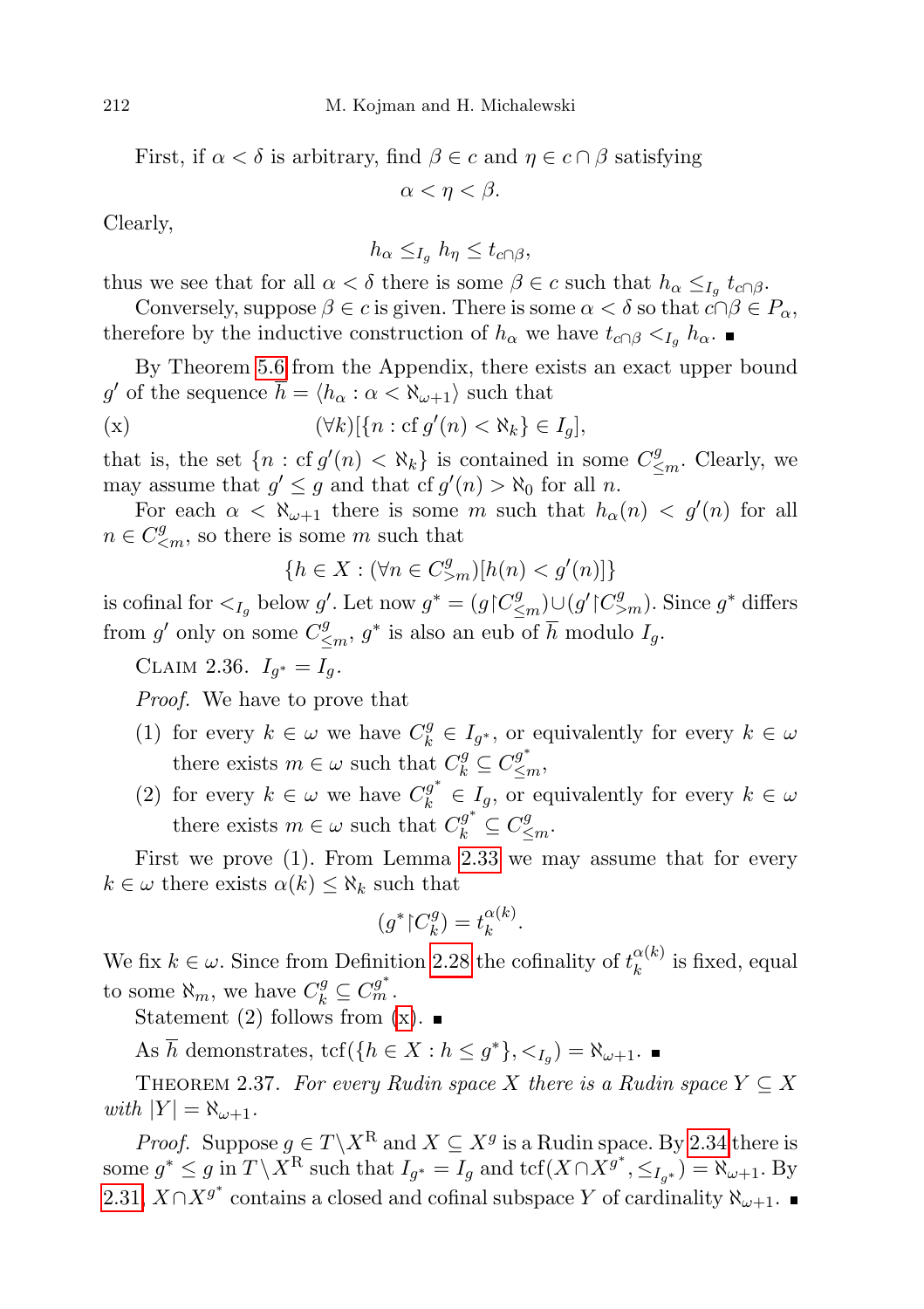<span id="page-16-0"></span>3. Baire measures and their Borel extensions in Rudin spaces. In this section we prove that all Rudin spaces are non-Mart and that every Rudin space whose cardinality is not real-valued-measurable is quasi-Mařík.

DEFINITION 3.1. For a given space X and a  $\sigma$ -field  $\sigma \subset \mathcal{P}(X)$ , a function  $\mu : \Sigma \to \mathbb{R}$  is a *finite measure* if

- (1)  $\emptyset, X \in \Sigma, \mu(\emptyset) = 0, \mu(X) > 0,$
- (2) for every  $A, B \in \Sigma$ , if  $A \subseteq B$  then  $\mu(A) \leq \mu(B)$ ,
- (3) for every pairwise disjoint family  $\{A_n : n \in \omega\} \subseteq \Sigma$ ,

$$
\mu\Big(\bigcup_{n\in\omega}A_n\Big)=\sum_{n\in\omega}\mu(A_n).
$$

DEFINITION 3.2. For a given space X and a measure  $\mu$  on a  $\sigma$ -field  $\Sigma$ of subsets of X, we say that  $\mu$  is *concentrated on a singleton* if there exists  $x \in X$  such that for every  $A \in \Sigma$  we have  $\mu(A) = \mu(X)$  if and only if  $x \in A$ .

DEFINITION 3.3. Let  $X$  be a topological space.

- (1) A set  $A \subseteq X$  is *functionally closed* if there exists a continuous function  $f: X \to [0,1]$  such that  $A = f^{-1}[\{0\}].$
- (2) The *Baire*  $\sigma$ -field Ba(X) on X is the  $\sigma$ -field generated by all functionally closed sets.
- (3) A finite measure defined on  $Ba(X)$  is called a *Baire measure*.

Recall that in a normal space X a closed set  $D \subseteq X$  is functionally closed if and only if D is  $G_{\delta}$  in X, and that X is called perfectly normal if all closed subsets of X are functionally closed. All perfectly normal spaces are countably paracompact, hence Dowker spaces are never perfectly normal.

CLAIM 3.4. Let X be a Rudin space. The Baire  $\sigma$ -field Ba(X) is equal to the field of all clopen subsets of X.

Proof. By Claim [2.17](#page-9-1) every countable intersection of clopen sets is clopen. Thus, the field of all clopen subsets of X is a  $\sigma$ -field of sets.

Each clopen set is functionally closed trivially. Conversely, a functionally closed set is closed and  $G_{\delta}$ , hence clopen.

DEFINITION 3.5. Let  $X$  be a topological space.

- (1) The *Borel*  $\sigma$ -field Bor(X) on X is the  $\sigma$ -field generated by all closed subsets of  $X$ .
- (2) A measure on  $\text{Bor}(X)$  is called a *Borel measure*.

DEFINITION 3.6. Let X be a topological space and let  $\mu$  be a measure on Bor(X). A Borel measure  $\mu$  is called *regular* if for every  $A \in \text{Bor}(X)$ ,

$$
\mu(A) = \sup \{ \mu(F) : F \subseteq A, F \text{ closed} \}.
$$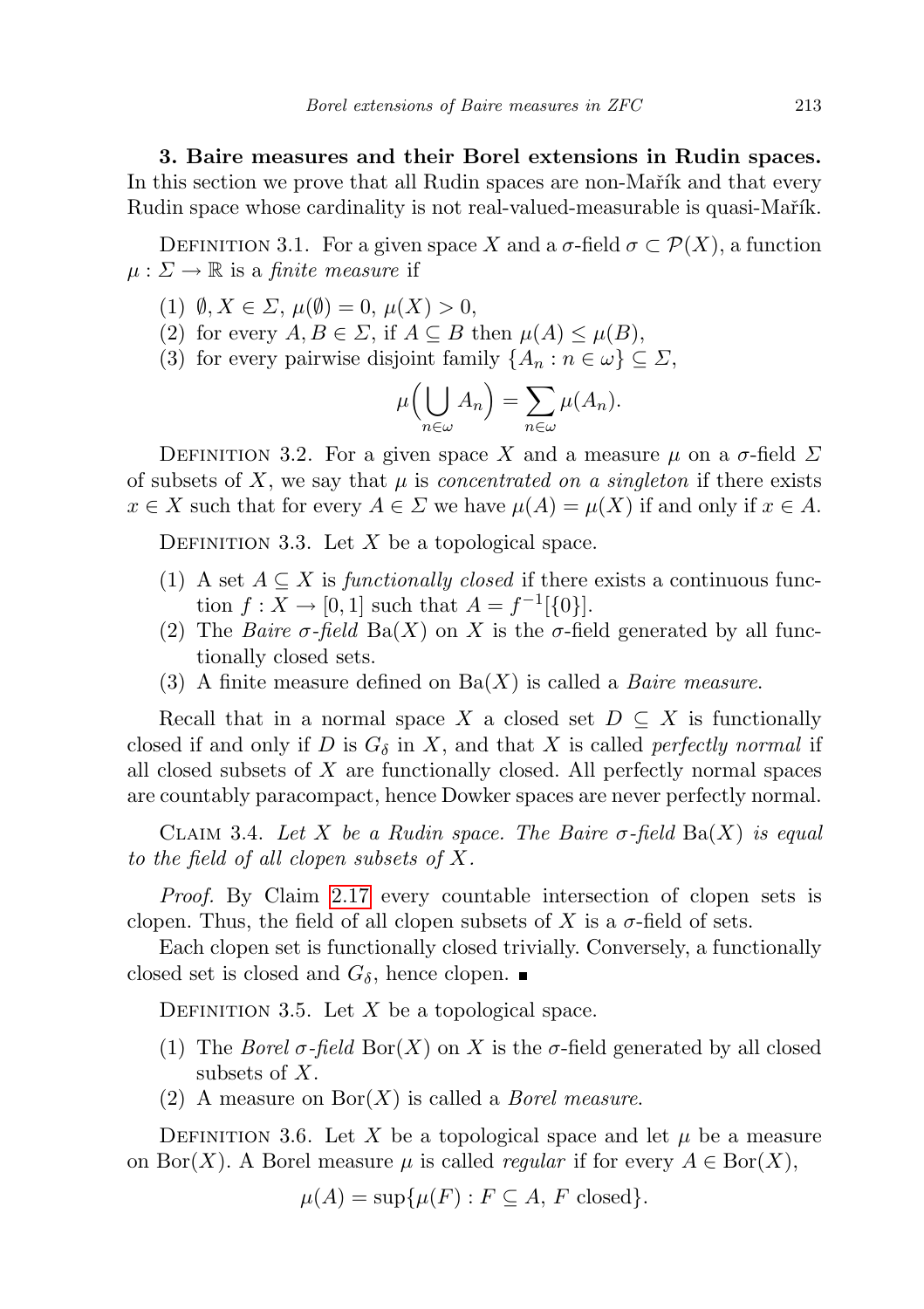DEFINITION 3.7. Let X be a normal topological space. We call  $X$  a *Mařík* space if for every Baire measure  $\mu$ : Ba $(X) \rightarrow [0, 1]$  there exists a regular Borel measure which extends  $\mu$ .

<span id="page-17-0"></span>DEFINITION 3.8. Suppose that  $X$  is a Rudin space. A Baire measure  $\mu$  on X is called *cofinal* if there exists  $0 \lt r \in \mathbb{R}$  such that for every set  $A \in \text{Ba}(X)$ ,

 $\mu(A) = r$  iff A is cofinal in X.

By Theorem [2.27](#page-11-2) the collection of all clopen and cofinal subsets of a Rudin space X forms a  $\sigma$ -ultrafilter of clopen sets. Since the family of all clopen subsets of X coincides with the  $\sigma$ -field Ba(X), the clopen and cofinal subsets of X form a  $\sigma$ -ultrafilter of Baire sets. A cofinal Baire measure is, then, a two-valued measure that assigns the value  $r > 0$  to all sets in this  $\sigma$ -ultrafilter and the value 0 to all Baire sets which are not in this  $\sigma$ -ultrafilter.

The next theorem generalizes Simon's Theorem [\[20\]](#page-26-7) that  $X^R$  is not Mařík. See also Wheeler [\[24\]](#page-26-5).

<span id="page-17-2"></span>THEOREM 3.9. Suppose  $g \in T \setminus X^R$  and  $X \subseteq X^g$  closed and cofinal in  $X<sup>g</sup>$ . If  $\mu$  is a cofinal Baire measure on X then  $\mu$  does not admit a regular Borel extension. In particular, no Rudin space is Mařík.

*Proof.* Let  $\mu$  be a cofinal Baire measure. We assume for simplicity that  $\mu(X) = 1$ . Assume to the contrary that there exists a regular Borel extension of  $\mu$  and denote this extension also by  $\mu$ .

According to Definition [2.23](#page-10-1) for every  $n \in \omega$  we have

$$
D_m^X = X \cap D_m^g = \{ h \in X : (\exists n \in C_{>m}^g) [h(n) = g(n)] \}.
$$

Recall that for every  $m \in \omega$  the set  $D_m^X$  is closed and  $\bigcap_{m \in \omega} D_m^X = \emptyset$ . In particular,  $\lim_{m\to\infty}\mu(D_m^X)=0$ . We fix  $m_0\in\omega$  such that  $\mu(D_{m_0}^X)<1/2$ .

By Definition [2.23,](#page-10-1)  $X_{m_0} = X \setminus D_{m_0}^X$  and by our choice of  $m_0$  we have  $\mu(X_{m_0}) > 1/2$ . The set  $X_{m_0}$  is open and from the regularity of  $\mu$  we conclude that there exists a closed subset  $F \subseteq X_{m_0}$  such that  $\mu(F) \geq 1/2$ . By normality of X there are open sets U and W such that  $D_{m_0}^X \subseteq U, F \subseteq W$ and  $U \cap W = \emptyset$ .

Since  $D_{m_0}^X$  is closed and cofinal and  $D_{m_0}^X \subseteq U$ , and U is open, by Lemma [2.25](#page-10-0) there exists  $f \in P$  so that  $f < g$  and  $X \cap (f, g] \subseteq U$ . Thus U contains a clopen and cofinal set  $X\cap (f,g]$  whose measure is 1. Consequently,  $\mu(W) = 0$  and as  $F \subseteq W$  also  $\mu(F) = 0$ , contrary to  $\mu(F) \geq 1/2$ .

<span id="page-17-1"></span>THEOREM 3.10. Suppose  $g \in T \setminus X^{\mathbf{R}}$  and  $X \subseteq X^g$  is closed and cofinal in  $(X^g, \leq)$ . Let  $\mu$  be a cofinal Baire measure on X. Then there is some  $m_0 > 0$  such that for all  $m \ge m_0$ ,  $\mu$  extends to a Borel measure  $\mu^m$  via the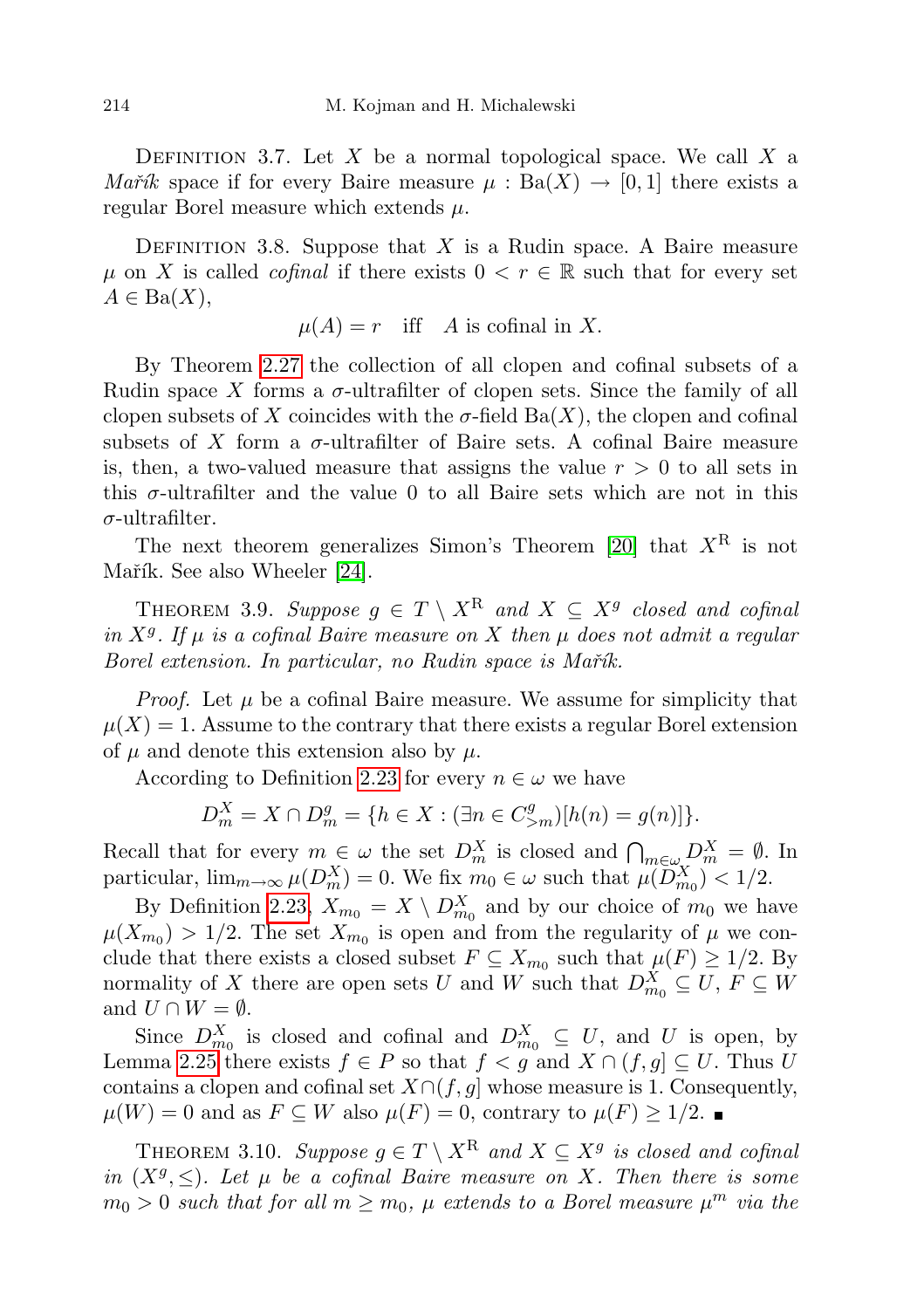definition

<span id="page-18-0"></span>(i) 
$$
\mu^{m}(B) = \begin{cases} \mu(X) & \text{if } B \text{ contains an } m\text{-club,} \\ 0 & \text{otherwise.} \end{cases}
$$

*Proof.* Since  $X \subseteq X^g$  is closed and cofinal in  $(X^g, \leq)$ , by Claim [2.13](#page-8-0) there exists  $m_0 > 0$  such that X contains an m-club in  $X<sup>g</sup>$  for all  $m \ge m_0$ . We show that for all  $m \geq m_0$  the condition [\(i\)](#page-18-0) above defines a Borel measure  $\mu^m$  which extends  $\mu$ .

By Lemma [2.25](#page-10-0) and the Example after Definition [2.7,](#page-5-0) we know that every clopen and cofinal subset B of X has the property that for every  $m \geq m_0$ the set  $B$  contains an  $m$ -club. This shows that

$$
\mu^m(B) = \mu(X) = \mu(B)
$$

for every set B belonging to the  $\sigma$ -ultrafilter in Ba(X) of all clopen and cofinal subsets. According to Definition [3.8,](#page-17-0) this implies that  $\mu^{m}(B) = \mu(B)$ for every  $B \in \text{Ba}(X)$ .

Let

 $\mathcal{C} = \{B \subseteq X : (\forall m \ge m_0)[B \text{ or } X \setminus B \text{ contains an } m\text{-club of } X^g]\}.$ 

To finish the proof it is enough to show that  $\mathcal C$  contains all Borel sets. We prove this by showing that C is a  $\sigma$ -field to which all closed subsets of X belong.

Suppose that  $D \subseteq X$  is closed. By Lemma [2.14,](#page-8-1) either D or  $X \setminus D$ contains an *m*-club of  $X^g$  for every  $m \ge m_0$ , hence  $D \in \mathcal{C}$ .

Obviously, if  $B \in \mathcal{C}$ , then  $X \setminus B \in \mathcal{C}$ . To see that  $\mathcal{C}$  is closed under countable intersections, suppose we are given  $B_n \in \mathcal{C}$  for each  $n \in \omega$  and that  $m \geq m_0$  is fixed. Either for every  $n \in \omega$  the set  $B_n$  contains an m-club, and then by Claim [2.8,](#page-6-0) the intersection  $\bigcap_n B_n$  also contains an m-club; or for some  $n \in \omega$  the set  $B_n$  does not contain an m-club, and then  $X \setminus B_n$ contains an m-club, and since

$$
X\setminus B_n\subseteq X\setminus \bigcap_{n\in\omega}B_n,
$$

also  $X \setminus \bigcap_{n \in \omega} B_n$  contains an m-club.

If  $m_2 > m_1 \ge m_0$  then  $\mu^{m_1} \ne \mu^{m_2}$ , since any  $m_1$ -club is disjoint from any  $m_2$ -club. The extensions described in Theorem [3.10](#page-17-1) for all  $m \geq m_0$ are not all possible extensions of  $\mu$ . For every sequence  $\bar{r} = \{r_m\}_{m \geq m_0}$  of nonnegative reals satisfying  $\sum_{m\geq m_0} r_m = 1$  one can define a Borel extension  $\mu_{\overline{r}}$  of  $\mu$  via  $\mu_{\overline{r}}(B) = \sum_{m \geq m_0} \overline{r_m \cdot \mu^m}(B)$ , and this correspondence is clearly injective. This shows that for a given Baire measure  $\mu$  there are at least  $2^{\aleph_0}$ different Borel extensions.

DEFINITION 3.11. A cardinal  $\kappa$  is real-valued-measurable if there exists a measure  $\mu : P(\kappa) \to [0, 1]$  which is 0 on singletons and such that  $\mu(\kappa) = 1$ .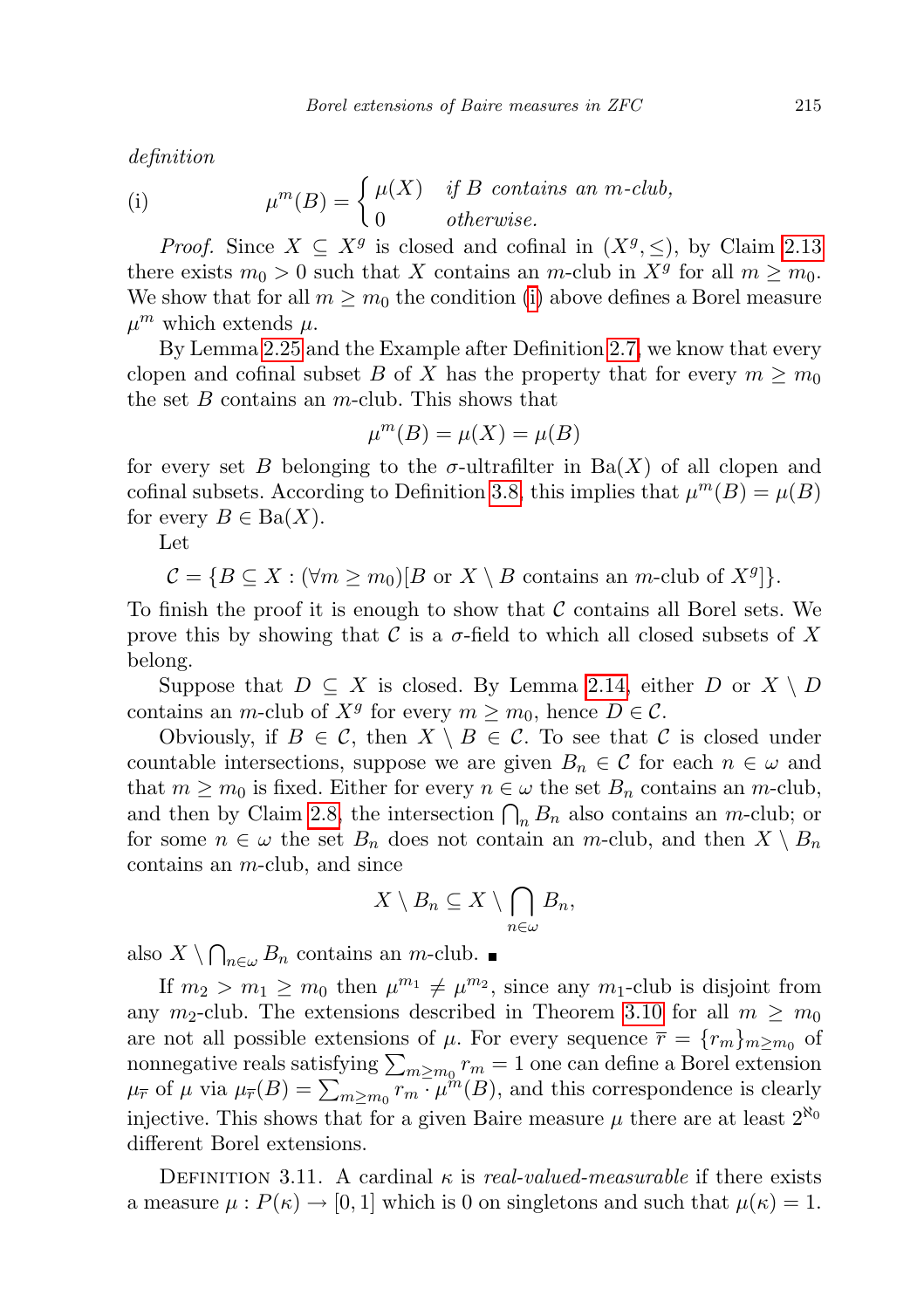If  $\kappa < \lambda$  are cardinals and  $\kappa$  is real-valued-measurable, then clearly also  $\lambda$  is real-valued-measurable.

<span id="page-19-1"></span>THEOREM 3.12 (S. Ulam, [\[9,](#page-25-7) Theorem 1D]). If  $\kappa$  is the smallest real– valued-measurable cardinal then  $\kappa$  is weakly inaccessible, that is, a regular limit cardinal, and if the continuum is not real-valued-measurable, then  $\kappa$ is 2-valued-measurable, hence is strongly inaccessible, that is, regular and  $\alpha, \beta < \kappa \Rightarrow \alpha^{\beta} < \kappa.$ 

From Ulam's theorem the following follows immediately:

<span id="page-19-2"></span>CLAIM 3.13. Suppose  $\alpha, \beta$  are infinite cardinals below the least realvalued-measurable cardinal. Then  $\alpha^{\beta}$  is real-valued-measurable iff  $2^{\aleph_0}$  is.

*Proof.* Let  $\alpha, \beta$  be infinite. So  $2^{\aleph_0} \leq \alpha^{\beta}$  and hence if  $2^{\aleph_0}$  is real-valuedmeasurable so is  $\alpha^{\beta}$ . Conversely, if  $2^{\aleph_0}$  is not real-valued-measurable, the least real-valued-measurable  $\kappa$  is strongly inaccessible by Ulam's theorem. Thus, if  $\alpha, \beta < \kappa$  also  $\alpha^{\beta} < \kappa$ .

In the next theorem the reason for working with the full class of Rudin spaces becomes clear. In the generality of this class we can prove a structure theorem for all Baire measures on sufficiently small Rudin spaces.

<span id="page-19-0"></span>THEOREM 3.14. Suppose  $g \in T \setminus X^{\mathcal{R}}$  and  $X \subseteq X^g$  is closed and cofinal in  $(X^g, \leq)$ . Suppose that  $|X|$  is not real-valued-measurable. Suppose  $\mu$  is a Baire measure on X. Then there are countable sets I and J, elements  $f_i \in X$ for all  $i \in I$ , clopen Rudin subspaces  $X_j \subseteq X$  for all  $j \in J$  and measures  $\mu_i$ for  $i \in I$  and  $\mu_i$  for  $j \in J$  such that:

- (1) for every  $i \in I$ ,  $\mu_i$  is a measure on X concentrated on the singleton  $\{f_i\},\$
- (2) if  $j_1, j_2 \in J$  and  $j_1 \neq j_2$  then  $X_{j_1} \cap X_{j_2} = \emptyset$ ,
- (3) for every  $j \in J$ ,  $\mu_j$  is a cofinal Baire measure on  $X_j$ .

Finally,

$$
\mu = \sum_{i \in I} \mu_i + \sum_{j \in J} \mu_j.
$$

*Proof.* Fix a Baire measure  $\mu$  on X and assume for simplicity that  $\mu(X) = 1.$ 

For  $n \in \omega$  and  $\alpha \le g(n)$  let  $U_{n,\alpha} := \{f \in X : f(n) \le \alpha\}$ . This is a clopen set in  $X$ , and therefore belongs to  $Ba(X)$ .

For each  $n \in \omega$  we define by induction on  $\xi < \xi_n$ , for some ordinal  $\xi_n < \omega_1$  which will be specified below, a strictly increasing and continuous countable sequence of ordinals  $\alpha_{\xi}^{n} \leq g(n)$ . Assuming that  $\alpha_{\xi}^{n}$  is defined, we define the real number  $r_{\xi}^{n} \in [0,1]$  by

(ii) 
$$
r_{\xi}^{n} := \mu(U_{n,\alpha_{\xi}^{n}}).
$$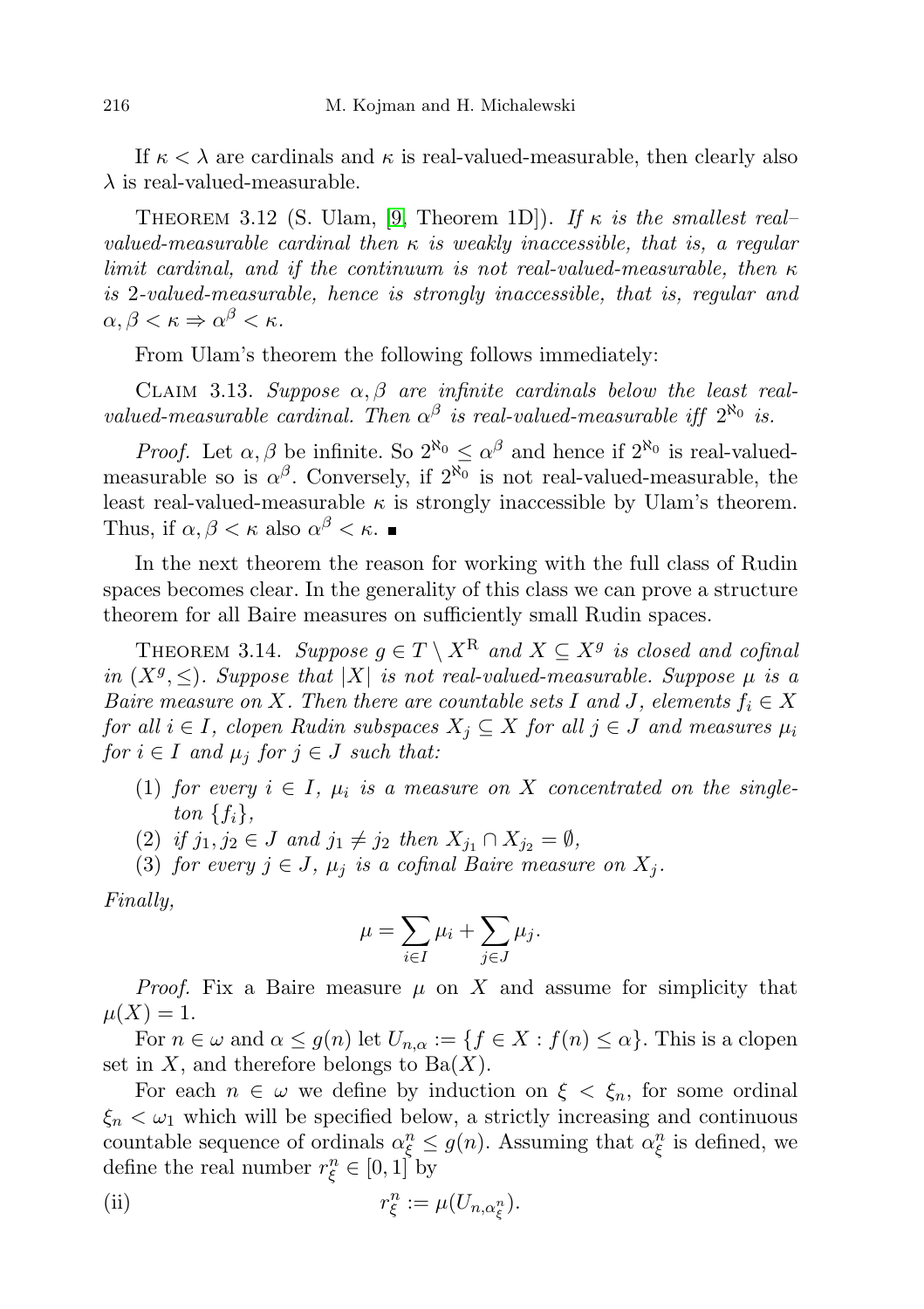Let  $\alpha_0^n = 0$ . Since  $f(n) > 0$  for all  $f \in X$  we have  $U_{n,0} = \emptyset$  and  $r_0^n := \mu(U_{n,\alpha_0}) = 0.$ 

For limit  $\xi < \omega_1$  let  $\alpha_{\xi}^n = \sup \{ \alpha_{\zeta}^n : \zeta < \xi \}$ . Since  $\text{cf } \alpha_{\xi}^n = \aleph_0$ , it follows that  $f(n) \neq \alpha_{\xi}^{n}$  for all  $f \in X$  and therefore  $\bigcup_{\zeta < \xi} U_{n,\alpha_{\zeta}^{n}} = U_{n,\alpha_{\xi}^{n}}$ . Hence,  $r_{\xi}^{n} = \sup \{ r_{\zeta}^{n} : \zeta < \xi \}.$ 

If  $r_{\xi}^{n}$  is defined and  $r_{\xi}^{n} < 1$ , then necessarily  $\alpha_{\xi}^{n} < g(n)$ , as  $U_{n,g(n)} = X$ . Let

(iii) 
$$
\alpha_{\xi+1}^n = \min\{\alpha \le g(n) : \mu(U_{n,\alpha}) > r_{\xi}^n\}.
$$

<span id="page-20-0"></span>If  $r_{\xi}^{n} = 1$  we stop the induction and put  $\xi_{n} = \xi + 1$ .

The induction has to terminate at some  $\xi_n < \omega_1$ , or else  $\{r_\zeta^n : \zeta < \omega_1\} \subseteq$  $[0, 1]$  would be order isomorphic to  $\omega_1$ , which is impossible.

CLAIM 3.15. For each  $n \in \omega$  and  $\xi < \xi_n$ , cf  $\alpha_{\xi}^n > \aleph_0$  if and only if  $\xi$  is a successor ordinal.

*Proof.* If  $\xi < \xi_n$  is limit, then by continuity  $\alpha_{\xi}^n$  has cofinality  $\aleph_0$ .

Suppose that  $\xi = \zeta + 1 < \xi_n$ . First we observe that  $\alpha_{\zeta+1}^n$  cannot be a successor, since if  $\alpha_{\zeta+1}^n = \beta + 1$  then  $U_{n,\beta+1} = U_{n,\beta}$ , contrary to the minimality of  $\alpha_{\zeta+1}^n$ . We know then that  $\alpha_{\zeta+1}^n$  is limit, and need only prove that its cofinality is uncountable. Suppose to the contrary that  $\langle \beta_i : i \in \omega \rangle$ is strictly increasing with limit  $\alpha_{\zeta+1}^n$  and that  $\beta_0 > \alpha_{\zeta}^n$ . By the definition of  $\alpha_{\zeta+1}^n$  (see formula [\(iii\)](#page-20-0)),

$$
\mu(U_{n,\beta_i}) = \mu(U_{n,\alpha_{\zeta}^n}) \quad \text{ for all } i \in \omega.
$$

Since  $\mu$  is  $\sigma$ -additive,

$$
\mu\Big(\bigcup_i U_{n,\beta_i}\Big)=\mu(U_{n,\alpha_{\zeta}^n}),
$$

and since cf  $\alpha_{\zeta+1}^n = \aleph_0$ ,

$$
\bigcup_i U_{n,\beta_i} = U_{n,\alpha_{\zeta+1}^n}.
$$

This contradicts  $\mu(U_{n,\alpha_{\zeta+1}^n}) > \mu(U_{n,\alpha_{\zeta}^n}).$ 

For each  $n \in \omega$  let  $S_n = {\alpha_{\xi}^n : \xi < \xi_n}.$ 

Suppose that  $x \in \prod_{n \in \omega} (S_n \setminus \sup\{S_n\})$ ; then for every  $n \in \omega$ ,  $\min\{S_n \setminus S_n\}$  $(x(n) + 1)$  is well defined. Denote by  $x^s$  the function in  $\prod_{n \in \omega} S_n$  that satisfies

$$
x^{s}(n) = \min\{S_n \setminus (x(n) + 1)\} \quad \text{ for all } n \in \omega.
$$

For every  $x \in \prod_{n \in \omega} (S_n \setminus {\text{sup } S_n})$  let

$$
U_x = (x, x^s) = \{ f \in X : (\forall n \in \omega) [x(n) < f(n) \leq x^s(n)] \}.
$$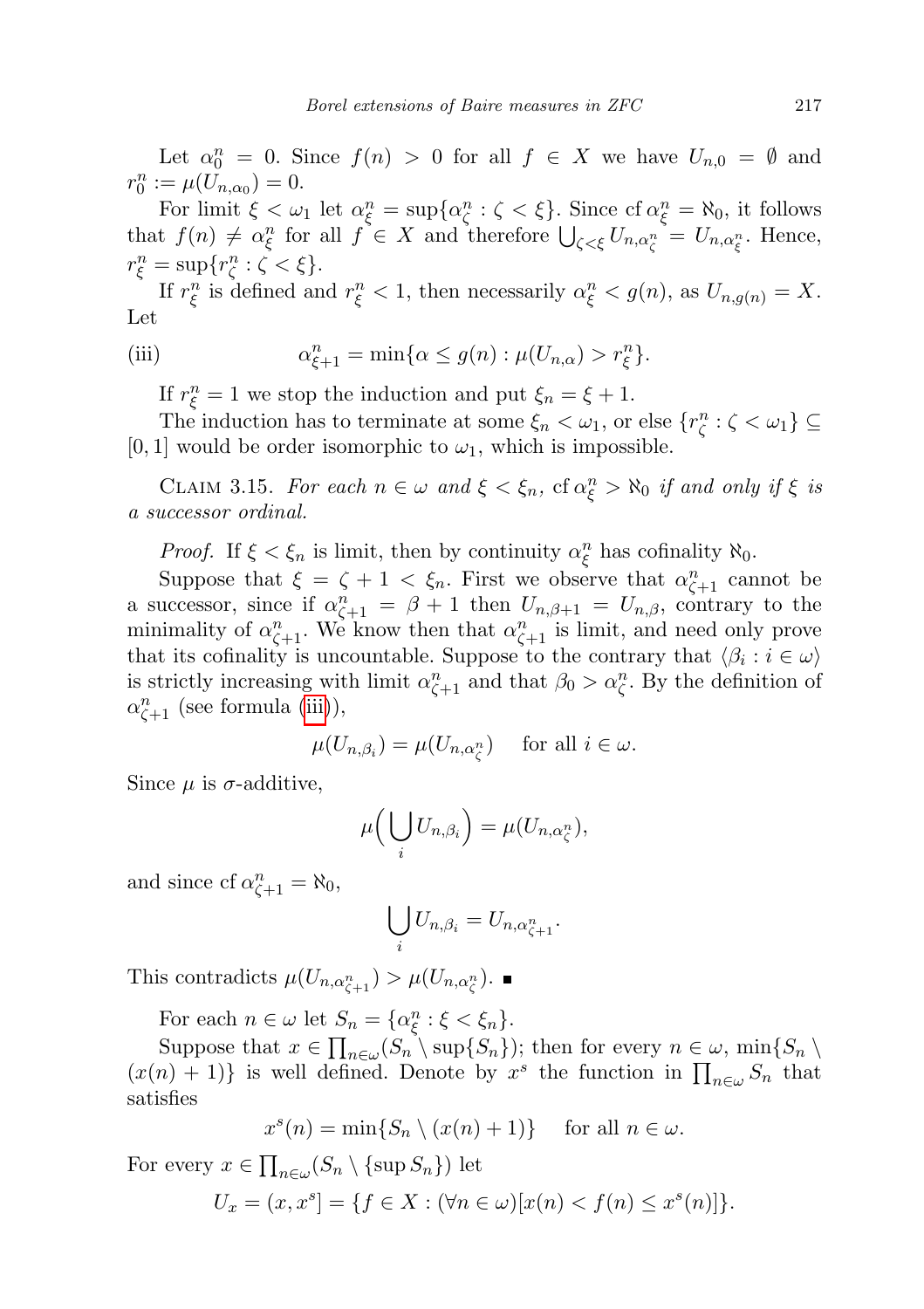Let  $x \in \prod_{n \in \omega} S_n$  and suppose that for some  $n \in \omega$  we have  $x(n) =$  $\max S_n$ . In that case let

$$
U_x = (x, g].
$$

If  $x(n) = g(n)$  for some  $n \in \omega$  then  $U_x = \emptyset$ . Thus  $U_x$  is a basic clopen subset of X for all  $x \in \prod_{n \in \omega} S_n$ .

In the case that  $x(n) = \max S_n$  and  $\max S_n < g(n)$  we see that  $U_x \subseteq$  ${f \in X : f(n) > \max S_n}$  and since  $\mu(U_{n,\max S_n}) = 1$  it follows that  $\mu(U_x) = 0$ . Hence,

CLAIM 3.16. If  $x \in \prod_{n \in \omega} S_n$  and for some  $n \in \omega$  we have  $x(n) = \max S_n$ then  $\mu(U_x)=0$ .

It is obvious that  $X = \bigcup_{x \in \prod_{n \in \omega} S_n} U_x$ . If  $x \neq y$  and  $x, y \in \prod_{n \in \omega} S_n$  then clearly  $U_x \cap U_y = \emptyset$ .

Since  $|X|$  is not real-valued-measurable, also the cardinality of the set

$$
A = \left\{ x \in \prod_{n \in \omega} S_n : U_x \neq \emptyset \right\}
$$

is not real-valued-measurable. Given an arbitrary  $D \subseteq A$ , both  $\bigcup_{x \in D} U_x$  and  $\bigcup_{x \in A \setminus D} U_x$  are open, hence each of them is also clopen and  $\mu$ -measurable.

By letting  $\mu'(D) = \mu(\bigcup_{x \in D} U_x)$  we define a measure  $\mu'$  on  $\mathcal{P}(A)$ . Since  $|A|$  is not real-valued-measurable, according to [\[8,](#page-25-1) Lemma 438Bb], we conclude that  $\mu'$  is a countable sum of measures concentrated on singletons, in particular there exists a countable subset  $H \subseteq A$  such that

$$
\mu(U_x) > 0 \quad \text{iff} \quad x \in H
$$

and

$$
\mu\big(\bigcup\{U_x : x \in A \setminus H\}\big) = 0.
$$

From now on we work with a fixed  $x$ , assuming that:

- $\mu((x, x^s]) = \mu(U_x) = \epsilon > 0,$
- for every  $n \in \omega$  and  $\alpha \in (x(n), x^{s}(n))$  we have  $\mu({t \in X : x(n) \leq \omega})$  $t(n) \leq \alpha$ } = 0.

The second item follows from the minimality of  $x^s(n)$ . From this and from the countable additivity of  $\mu$  we obtain:

<span id="page-21-0"></span>CLAIM 3.17. For every function h which satisfies  $x < h < x^s$  we have  $\mu((h, x^s]) = \epsilon$ ; in particular,  $X \cap (h, x^s] \neq \emptyset$ .

The set  $H$  is countable and now we decompose it into two subsets  $I$ and J, as stated in the Theorem, according to the following two cases:

CASE 1:  $x^s \in X^{\mathcal{R}}$ . In this case, as X is closed in  $X^{\mathcal{R}}$ , Claim [3.17](#page-21-0) shows that  $X \cap (h, x^s] \neq \emptyset$  for each  $h < x^s$ , in particular  $x^s \in X$ . Therefore, for every clopen and cofinal  $U \subseteq (x, x^s]$  we have  $x^s \in U$  and  $\mu$  restricted to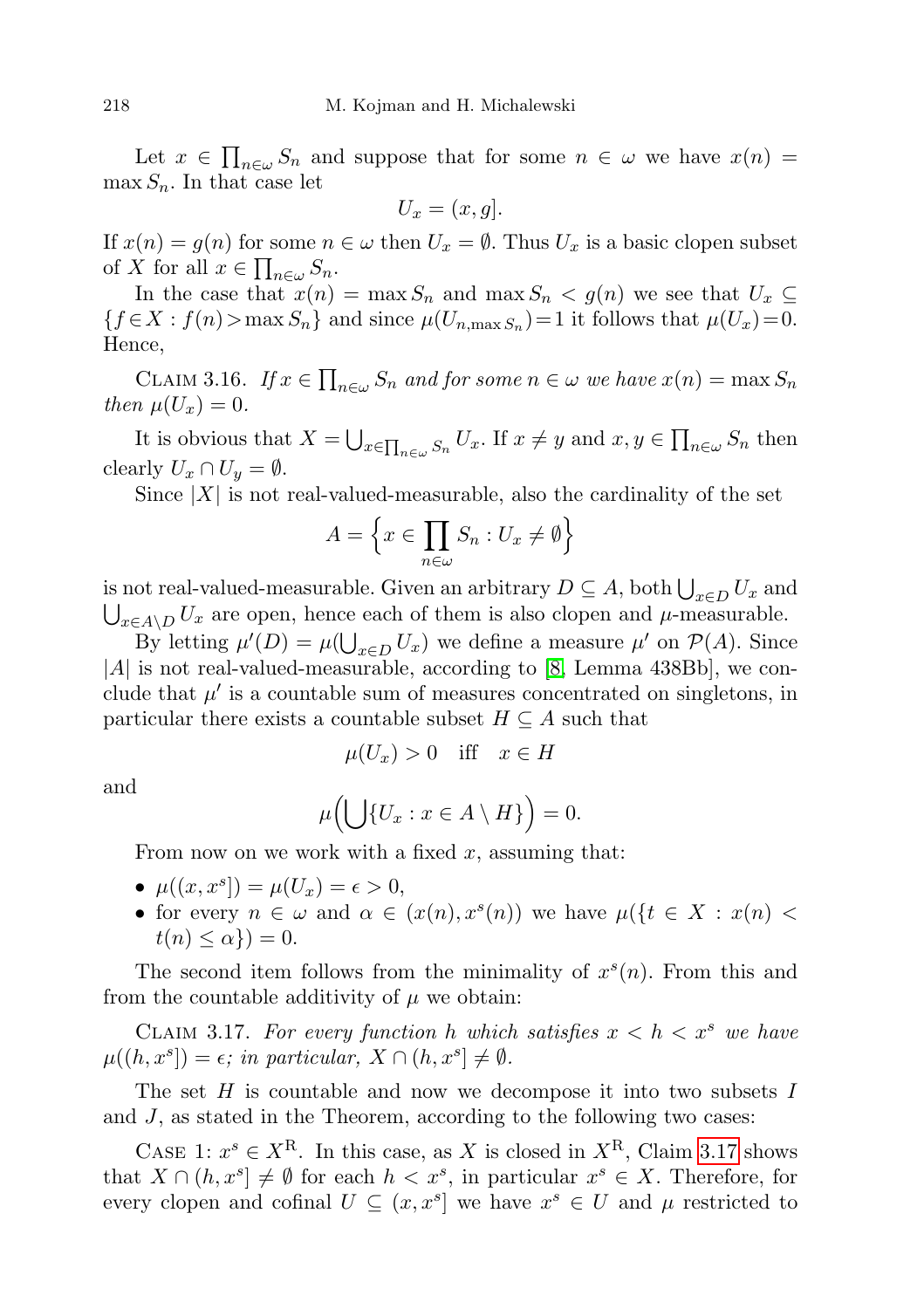$(x, x<sup>s</sup>)$  is concentrated on a singleton, because on a clopen  $U \subseteq (x, x<sup>s</sup>)$  we have  $\mu(U) = \epsilon$  if and only if  $x^s \in U$ .

CASE 2:  $x^s \notin X^{\mathcal{R}}$ .

Since  $\aleph_0 < \operatorname{cf} x^s(n) < \aleph_\omega$  for all  $n \in \omega$ , it follows that  $x^s \in T \setminus X^{\mathbf{R}}$ . From Claim [3.17](#page-21-0) we conclude that  $\mu$ |Ba $(X \cap U_x)$  is a cofinal Baire measure on the Rudin space  $X \cap U_x = X \cap (x, x^s]$ .

We define

$$
I = \{x : x^s \in H \cap X^R\},\
$$
  
(v)  

$$
J = \{x : x^s \in H \setminus X^R\}.
$$

For every  $i = x \in I$  let  $\mu_i := \mu \restriction \text{Ba}(X \cap (x, x^s])$ . This is indeed a measure concentrated on the singleton  $\{f_i\} := \{x^s\}.$ 

For each  $j = x \in J$  let  $\mu_j = \mu[\text{Ba}(X \cap (x, x^s])]$ . This is indeed a cofinal Baire measure on the Rudin space  $X_j := X \cap (x, x^s]$ . We have already established that  $X_{j_1} \cap X_{j_2} = \emptyset$  for  $j_1 \neq j_2$  in J.

It remains to show that  $\mu = \sum_{i \in I} \mu_i + \sum_{j \in J} \mu_j$ . Let  $B \subseteq X$  be an arbitrary Baire set. As  $\mu(\bigcup_{x \in A \setminus H} U_x) = 0$ , it follows that  $\mu(B) = \mu(B \cap$  $\bigcup_{x\in H} U_x$ ). Since  $\{U_x : x \in H\}$  is a pairwise disjoint family of sets from Ba(X), we find that  $\mu(B) = \sum_{x \in H} \mu(B \cap U_x)$ , which is exactly what we need. ■

<span id="page-22-0"></span>THEOREM 3.18. If X is a Rudin space and  $|X|$  is not a real-valuedmeasurable cardinal, then  $X$  is quasi-Marth.

*Proof.* Let I, J,  $\mu_i$ ,  $\mu_j$  and  $X^i$ ,  $X^j$  for  $i \in I$ ,  $j \in J$  and  $f_i$  for  $i \in I$  be as in Theorem [3.14.](#page-19-0) It is enough to extend each of the measures  $\mu_i, \mu_j$  to Borel measures on  $X^i$  and  $X^j$  respectively.

If  $i \in I$  then  $\mu_i$  is concentrated on the singleton  $\{f_i\}$ . We define the extension of  $\mu_i$  on the whole  $\mathcal{P}(X)$  by setting  $\mu_i(A) = \mu_i(X)$  if and only if  $f_i \in A$ , for each  $A \in \mathcal{P}(X)$ .

For  $j \in J$  many extensions of  $\mu_j$  to a Borel measures on  $X_j$  exist by Theorem [3.10.](#page-17-1)  $\blacksquare$ 

COROLLARY 3.19 (ZFC). There are quasi-Mařík non-Mařík Dowker spaces. In fact, every Rudin space contains a quasi-Mar´ik non-Mar´ik Rudin subspace of cardinality  $\aleph_{\omega+1}$ .

*Proof.* Suppose  $X \subseteq X^R$  is a Rudin space. By Theorem [2.37](#page-15-1) fix a Rudin subspace  $Y \subseteq X$  with  $|Y| = \aleph_{\omega+1}$ . Then Y is not Mařík by Theorem [3.9.](#page-17-2) From Theorem [3.12](#page-19-1) the cardinal  $|Y|$  is not real-valued-measurable, so Y is quasi-Mařík by Theorem [3.18.](#page-22-0)

THEOREM 3.20. If the continuum is not real-valued-measurable then every Rudin space is quasi-Mar $\tilde{\imath}k$ .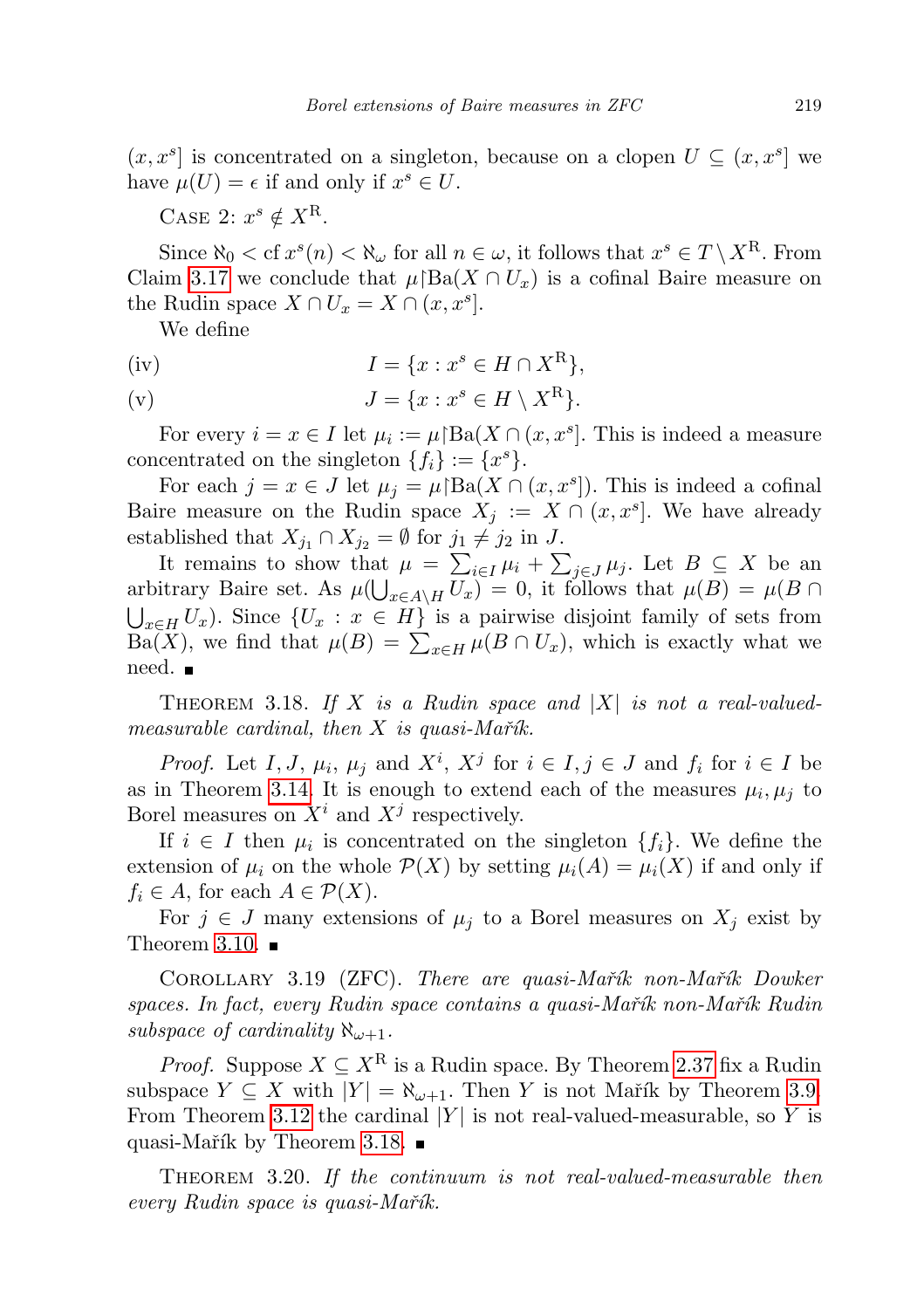*Proof.* Every Rudin space has cardinality at most  $|X^R| = (\aleph_\omega)^{\aleph_0}$ . As both  $\aleph_{\omega}$  and  $\omega$  are smaller than the least real-valued-measurable, Claim [3.13](#page-19-2) concludes the proof.

We conclude by commenting that in Claim [3.13](#page-19-2) real-valued-measurability can be replaced by weak inaccessibility for the special case  $\alpha^{\beta} = (\aleph_{\omega})^{\aleph_0}$ . Shelah's upper bound for  $(\aleph_{\omega})^{\aleph_0}$  states

 $(\aleph_{\omega})^{\aleph_0} = \max\{2^{\aleph_0}, \max\text{pcf}\{\aleph_n\}_{n\in\omega}\}, \quad \max\text{pcf}\{\aleph_n\}_{n\in\omega} < \aleph_{\omega_4}.$ 

As max pcf  $\{\aleph_n\}_{n\in\omega}<\aleph_{\omega_4}$ , it is smaller than the least weakly inaccessible cardinal. Hence, from the equality above it follows that  $(\aleph_{\omega})^{\aleph_0}$  is weakly inaccessible if and only if  $2^{\aleph_0}$  is.

Actually, from Shelah's general theory of upper bounds it follows that for every singular  $\mu$  below the least fixed point,  $\mu^{\text{cf}(\mu)}$  is weakly inaccessible if and only if  $2^{cf(\mu)}$  is. By Gitik's result [\[10\]](#page-26-10) it is consistent for the least fixed point  $\mu$  itself that  $\mu^{cf(\mu)}$  is weakly inaccessible while  $2^{cf(\mu)} = 2^{\aleph_0}$  is accessible.

<span id="page-23-0"></span>4. Problems. Let us conclude with three problems. The first problem is old and well known. The second is a weaker form of the first, localized to the measure-theoretic context.

PROBLEM 4.1. Is it consistent with ZFC that there are no Dowker spaces of cardinality  $\aleph_1$ ?

PROBLEM 4.2. Is it consistent that there is no counterexample to the measure extension problem of cardinality  $\aleph_1$ ?

PROBLEM 4.3. Is it provable in ZFC that every Rudin space is quasi- $M$ ařík?

5. Appendix: PCF preliminaries. We set some standard PCF terminology and facts. The reader may consult [\[1,](#page-25-8) [5,](#page-25-9) [12,](#page-26-11) [18\]](#page-26-9) for additional details.

Recall that  $\text{ON}^{\omega}$  denotes the class of all functions from  $\omega$  to the Ordinal Numbers. Let  $0 \in ON^{\omega}$  stand for the constant function 0.

<span id="page-23-1"></span>DEFINITION 5.1. Suppose  $I \subseteq \mathcal{P}(\omega)$  is an ideal on  $\omega$ .

(1) For  $f, g \in \Omega N^{\omega}$  we write

$$
f \leq_I g
$$
 if  $\{n : f(n) > g(n)\} \in I$ ,  
\n $f <_I g$  if  $\{n : f(n) \geq g(n)\} \in I$ ,  
\n $f =_I g$  if  $\{n : f(n) \neq g(n)\} \in I$ .

In the case  $I = \{ \emptyset \}$  we omit I from the notation and write just  $\lt, \leq$  $and =$ .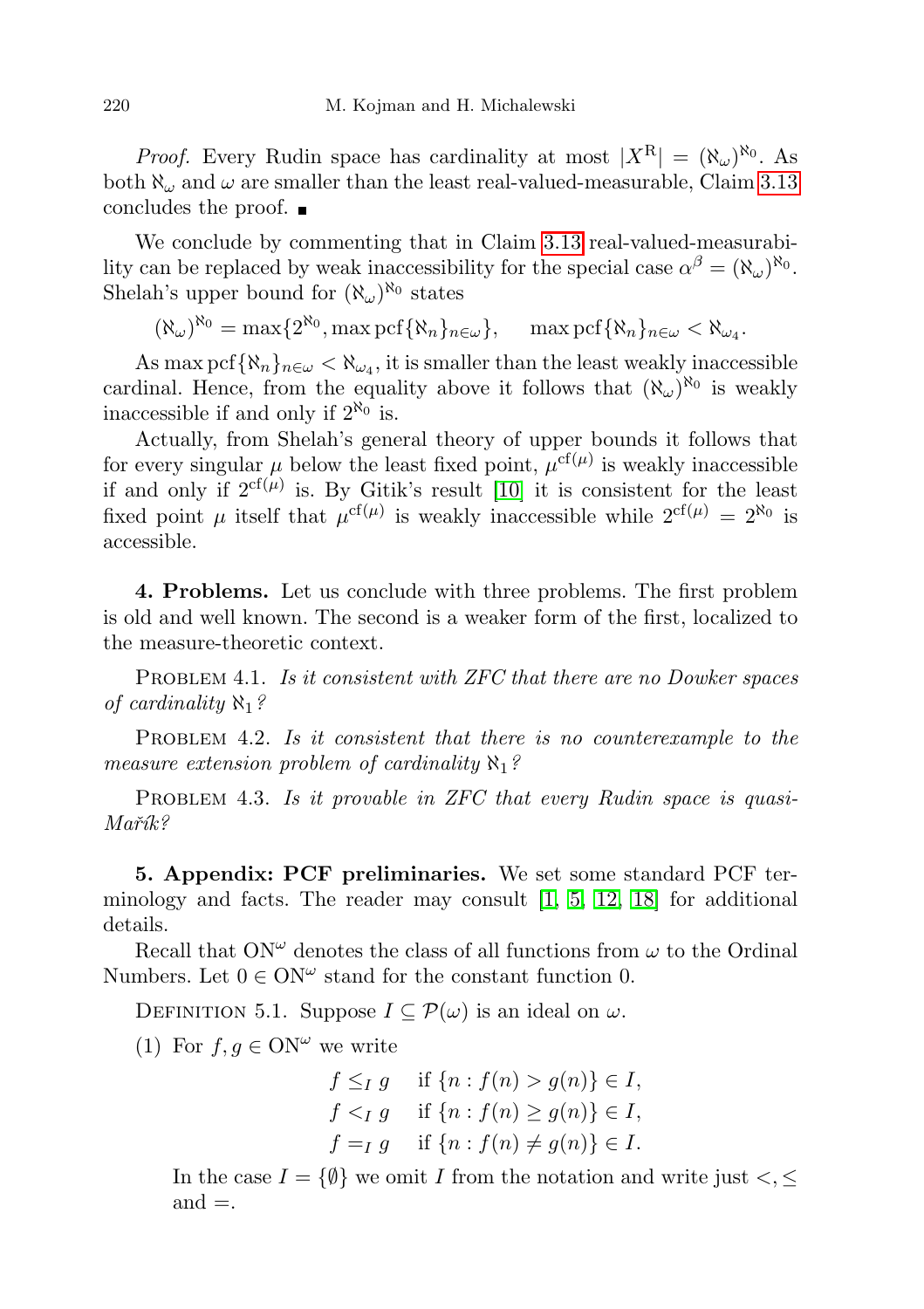- (2) A function  $h \in ON^{\omega}$  is an upper bound of a set  $A \subseteq ON^{\omega}$  with respect to  $\leq_I$  (modulo  $\leq_I$ , mod  $\leq_I$ , modulo I) if for every  $f \in I$  we have  $f \leq_I h$ . For  $A \subseteq X \subseteq ON^{\omega}$  we say that X is unbounded in X with respect to  $\leq_I$  there is no upper bound of A in X with respect to  $\leq_I$ .
- (3) For  $X \subset \mathbb{N}^{\omega}$  we define  $\mathfrak{b}(X, \leq_I)$  to be the smallest cardinality of a  $\leq_I$ -unbounded subset of X, if X has no maximum, and  $\infty$ otherwise, where  $\infty$  is taken to be larger than every cardinal.
- (4) For  $A \subseteq X \subset \mathbb{N}^{\omega}$ , A is cofinal in  $(X, \leq_I)$  if for every  $f \in X$  there exists  $h \in A$  such that  $f \leq I$  h. The *cofinality* of  $(X, \leq I)$ , denoted cf(X,  $\leq_I$ ), is the smallest cardinality of  $A \subseteq X$  which is cofinal in  $(X, \leq_I)$ .
- (5) For  $X \subseteq ON^{\omega}$  we say that  $(X, \leq_I)$  has true cofinality if  $\mathfrak{b}(X, \leq_I)$  = cf(X,  $\leq_I$ ). If  $(X, \leq_I)$  has true cofinality we define the *true cofinality* of  $(X, \leq_I)$ , denoted tcf $(X, \leq_I)$ , by

$$
\operatorname{tcf}(X,\leq_I)=\mathfrak{b}(X,\leq_I).
$$

We remark that unless  $\mathfrak{b}(X, \leq_I) = \infty$  we have  $\mathfrak{b}(X, \leq_I) \leq \mathrm{cf}(X, \leq_I)$  and unless  $\mathfrak{b}(X, \leq_I)$  is finite, it is an infinite *regular* cardinal.

Let  $I \subseteq \mathcal{P}(\omega)$  be an ideal over  $\omega$  which contains all finite subsets of  $\omega$ .

<span id="page-24-0"></span>DEFINITION 5.2. Let  $I \subseteq \mathcal{P}(\omega)$  be an ideal over  $\omega$ . A function  $h \in \Omega \mathbb{N}^{\omega}$ is an exact upper bound (eub) of  $A \subseteq ON^{\omega}$  with respect to I if

- (1) h is an upper bound of A with respect to  $\leq_I$ ,
- (2) for every  $w \in \text{ON}^{\omega}$ , if  $w \leq I$  h then there exists  $f \in A$  such that  $w <_I f <_I h$ .

<span id="page-24-2"></span>CLAIM 5.3. Let  $I \subseteq \mathcal{P}(\omega)$  be an ideal over  $\omega$ . If  $A \subseteq ON^{\omega}$  contains some h such that  $0 \leq I$  h and both  $g, h \in ON^{\omega}$  are eubs of A with respect to  $\leq I$ then  $g = I h$ .

<span id="page-24-3"></span>LEMMA 5.4 (see [\[11,](#page-26-12) Claim 5]). Let  $I \subseteq \mathcal{P}(\omega)$  be an ideal over  $\omega$ . Let  $\kappa$  be a regular uncountable cardinal. Let  $\bar{f} = \langle f_\alpha \in \mathrm{ON}^\omega : \alpha < \delta \rangle$  be  $a <_I$ increasing sequence of functions. The following conditions are equivalent:

- (1) There is an eub  $f \in ON^{\omega}$  of  $\overline{f}$  such that  $\{n \in \omega : \text{cf } f(n) \neq \kappa\} \in I$ .
- (2) There exists a sequence  $\overline{h} = \langle h_{\alpha} \in \mathrm{ON}^{\omega} \rangle$  such that the sequence  $\langle h_\beta : \beta < \kappa \rangle$  is  $\langle -increasing \text{ and}$ 
	- (a) for every  $\alpha < \delta$  there exists  $\beta < \kappa$  such that  $f_{\alpha} < I h_{\beta}$ ,
	- (b) for every  $\beta < \kappa$  there exists  $\alpha < \delta$  such that  $h_{\beta} < I$  f<sub>α</sub>.

<span id="page-24-1"></span>DEFINITION 5.5. A given  $\lt_{I}$ -increasing sequence of functions  $\langle f_{\alpha} \rangle \in$  $\text{ON}^{\omega}$ :  $\alpha < \lambda$  is flat of cofinality  $\kappa$  if one of the equivalent conditions of Lemma [5.4](#page-24-3) is satisfied.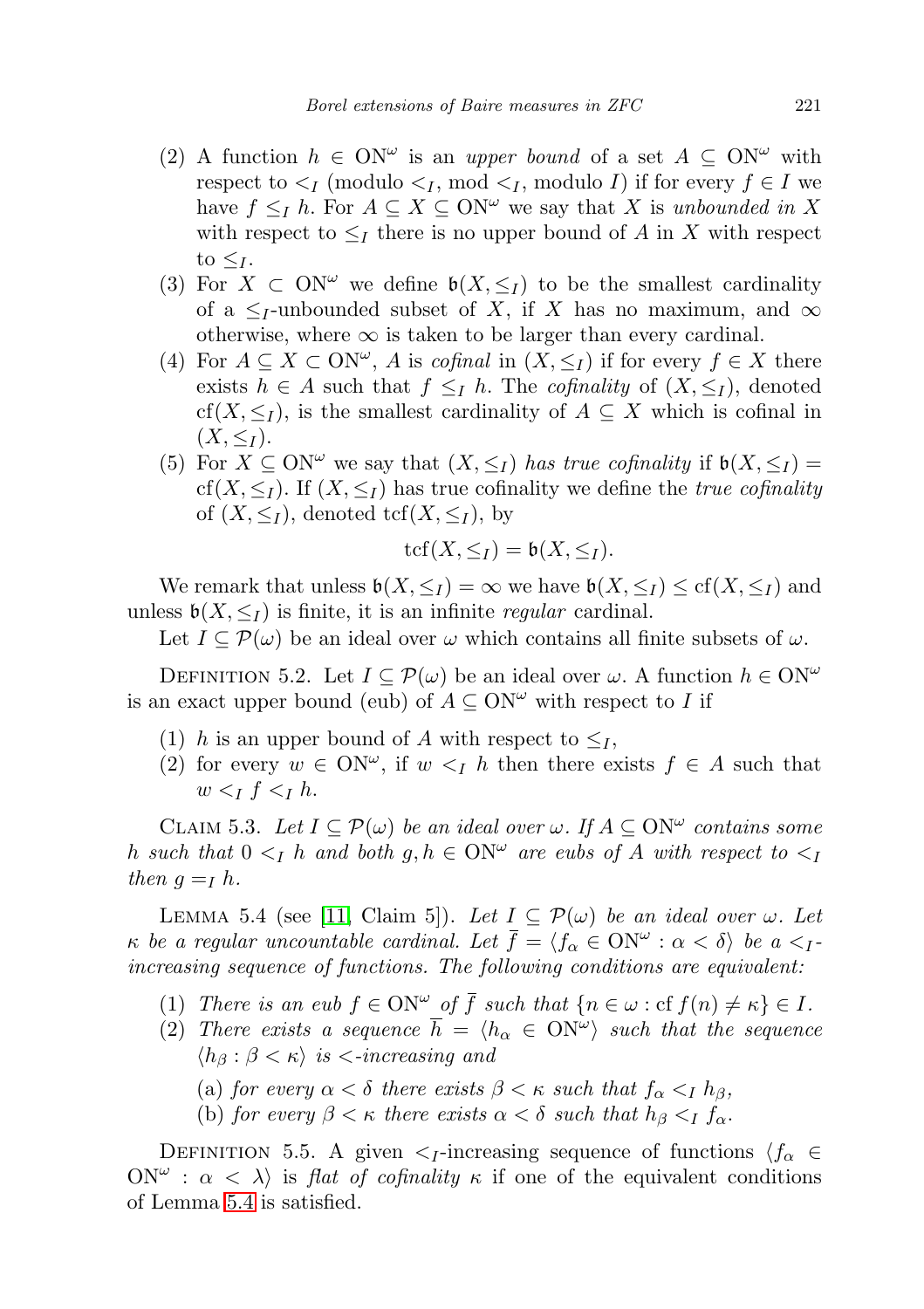THEOREM 5.6 ([\[11\]](#page-26-12), [\[12,](#page-26-11) Theorem 20]). Let  $I \subseteq \mathcal{P}(\omega)$  be an ideal over  $\omega$ . Let  $\lambda > \aleph_1$  be a regular cardinal and let  $\bar{f} = \langle f_\alpha \in \mathrm{ON}^\omega : \alpha < \lambda \rangle$  be  $a <_I$ increasing sequence of functions. For every regular  $\kappa$  such that  $\omega < \kappa < \lambda$ the following conditions are equivalent:

- (1) The sequence  $\bar{f}$  has an eub  $f$  and  $\{n \in \omega : \text{cf } f(n) \leq \kappa\} \in I$ .
- <span id="page-25-5"></span>(2) The set  $\{\delta < \lambda : \text{cf } \delta = \kappa, \bar{f} | \delta \text{ is flat of cofinality } \kappa \}$  is stationary in  $\lambda$ .

DEFINITION 5.7 (Shelah's  $I[\lambda]$  ideal, see [\[18,](#page-26-9) Definition 2.3, p. 14]). For a regular uncountable cardinal  $\lambda$  we define an ideal  $I[\lambda]$  as the family of all  $S \subseteq \lambda$  such that there exists a sequence  $\langle P_\alpha : \alpha < \lambda \rangle$  of sets and a club  $E \subseteq \lambda$  with the following properties:

- (1)  $P_{\alpha} \subseteq P(\alpha)$ ,  $|P_{\alpha}| < \lambda$ ,
- (2) for every  $\delta \in E \cap S$  there exists  $c \subseteq \delta$  such that  $\sup(c) = \delta$ ,  $\text{otp}(c) =$ cf  $\delta < \delta$  and for every  $\beta \in c$  we have  $c \cap \beta \in \bigcup_{\beta < \delta} P_{\delta}$ .

<span id="page-25-6"></span>THEOREM 5.8 (Shelah, [\[19\]](#page-26-13)). For any two regular cardinals  $\kappa$  and  $\lambda$  such that  $\kappa^+ < \lambda$  there exists a stationary set  $S \subseteq {\alpha < \lambda : \text{cf } \alpha = \kappa}$  such that  $S \in I[\lambda]$ .

Acknowledgements. The first author thanks D. Fremlin for presenting to him the measure extension problem, for showing him the construction of a counterexample from  $\clubsuit(\omega_1)$  at the Budapest Zoo Café and for several informative discussions on measure theory.

This research was partially supported by a German-Israel Foundation for Scientific Research & development grant. The second author was partially supported by the Center for Advanced Studies in Mathematics at Ben-Gurion University of the Negev.

## References

- <span id="page-25-8"></span>[1] U. Abraham and M. Magidor, Cardinal arithmetic, in: Handbook of Set Theory, A. Kanamori et al. (eds.), Springer, 2010, 1149–1227.
- <span id="page-25-3"></span>[2] J. M. Aldaz, Borel extensions of Baire measures, Fund. Math. 154 (1997), 275–293.
- <span id="page-25-0"></span>[\[3\]](http://dx.doi.org/10.1090/S0002-9939-96-03610-6) Z. T. Balogh, A small Dowker space in ZFC, Proc. Amer. Math. Soc. 124 (1996), 2555–2560.
- <span id="page-25-4"></span>[4] M. G. Bell, On the combinatorial principle  $P(\mathfrak{c})$ , Fund. Math. 114 (1981), 149–157.
- <span id="page-25-9"></span>[\[5\]](http://dx.doi.org/10.1016/0168-0072(90)90057-9) M. R. Burke and M. Magidor, Shelah's pcf theory and its applications, Ann. Pure Appl. Logic 50 (1990), 207–254.
- <span id="page-25-2"></span>[\[6\]](http://dx.doi.org/10.4153/CJM-1951-026-2) C. H. Dowker, On countable paracompact spaces, Canad. J. Math. 3 (1951), 219–224.
- [7] M. Foreman, Has the continuuum hypothesis been settled?, in: Logic Colloquium '03, Lect. Notes Logic 24, Assoc. Symbolic Logic, La Jolla, CA, 2006, 56–75.
- <span id="page-25-1"></span>[8] D. H. Fremlin, Measure Theory, Vol. 4, Torres Fremlin, Colchester, 2003.
- <span id="page-25-7"></span>[9] —, Real-valued-measurable cardinals, in: Set Theory of the Reals (Ramat Gan, 1991), Israel Math. Conf. Proc. 6, Bar-Ilan Univ., Ramat Gan, 1993, 151–304.